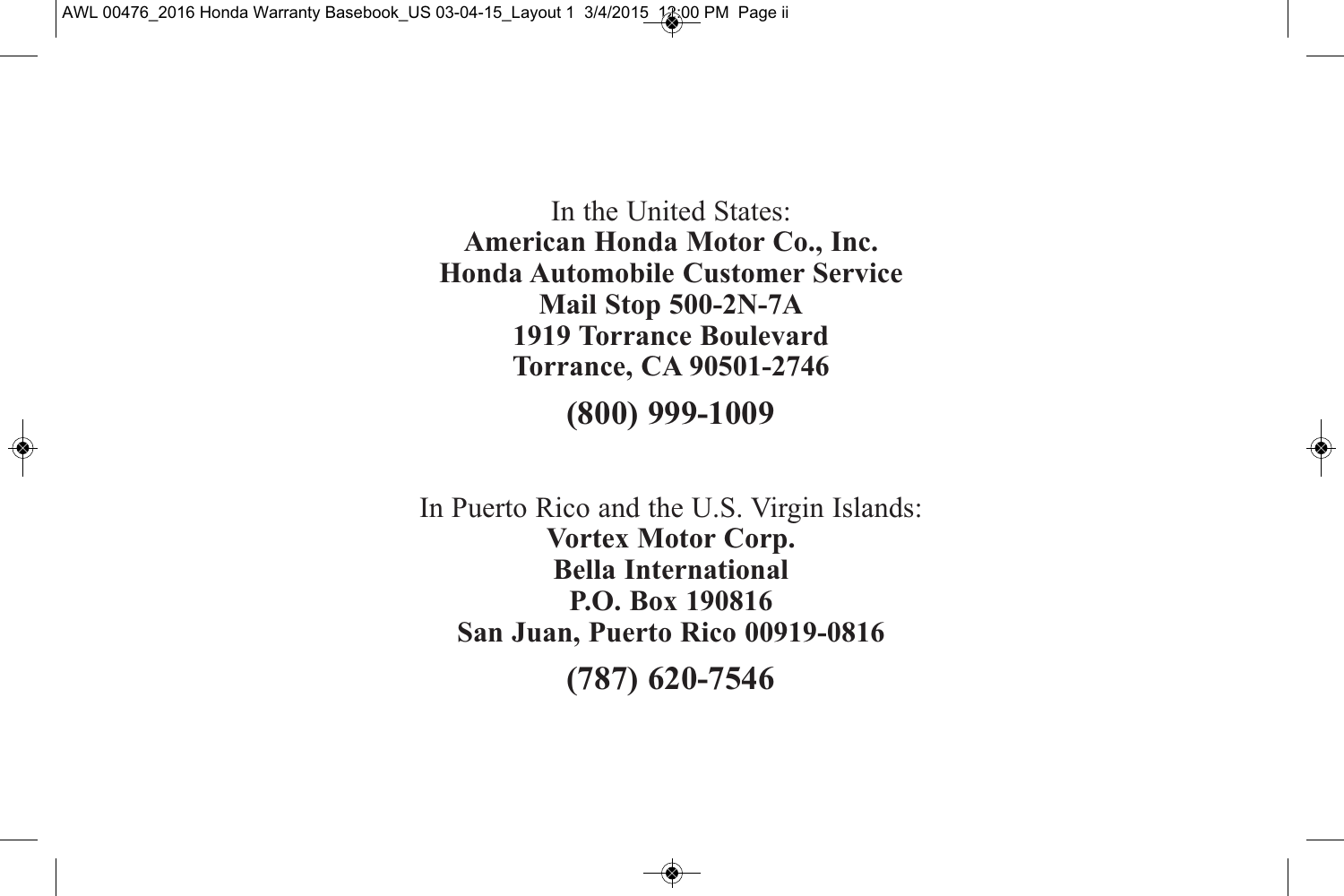It is important that we are able to contact you in the event of a product update or recall. If you have changed your address or if you are not the original owner, please fill out this card and mail it to us.

|                        | VEHICLE IDENTIFICATION NUMBER (VIN) |                |                                                                         |                 |
|------------------------|-------------------------------------|----------------|-------------------------------------------------------------------------|-----------------|
| <b>CURRENT MILEAGE</b> |                                     |                | <b>Ownership Notification</b><br>Change of Address or<br><b>WANOHIO</b> |                 |
|                        | OWNER INFORMATION (PLEASE PRINT)    |                |                                                                         |                 |
| <b>NAME</b>            | <b>FIRST</b>                        | <b>INITIAL</b> |                                                                         | LAST            |
| <b>ADDRESS</b>         | <b>STREET</b>                       |                |                                                                         | APT NO.         |
|                        | CITY                                |                | <b>STATE</b>                                                            | <b>ZIP CODE</b> |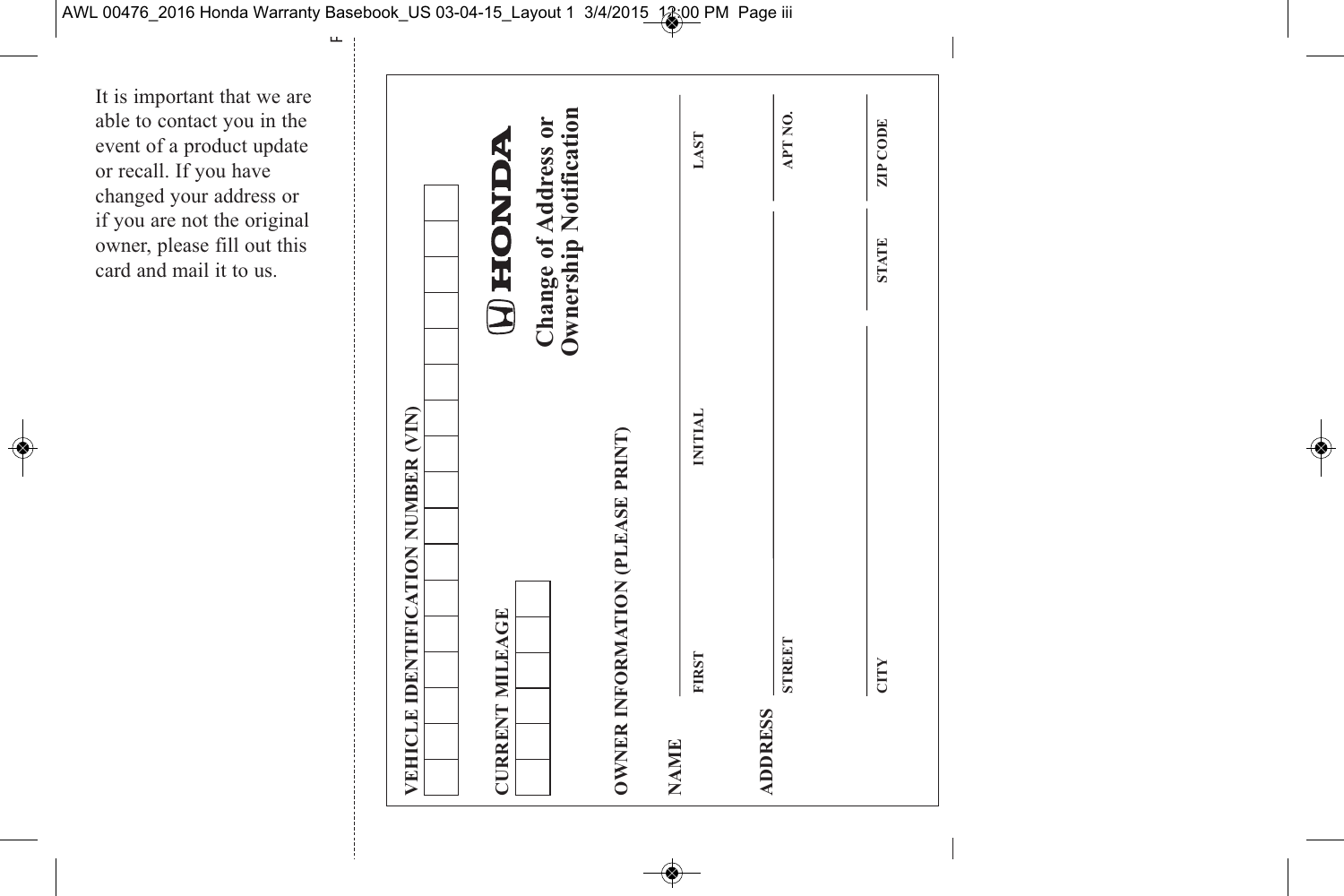# **Change** <u>ዒ</u> **Address or Ownership Card** Here<br>G



**PLACE STAMP HERE**

# **American Honda Motor Co., Inc.** Attn. Automobile Warranty

1919 Torrance Blvd. Torrance,  $\Im$ 90501-2746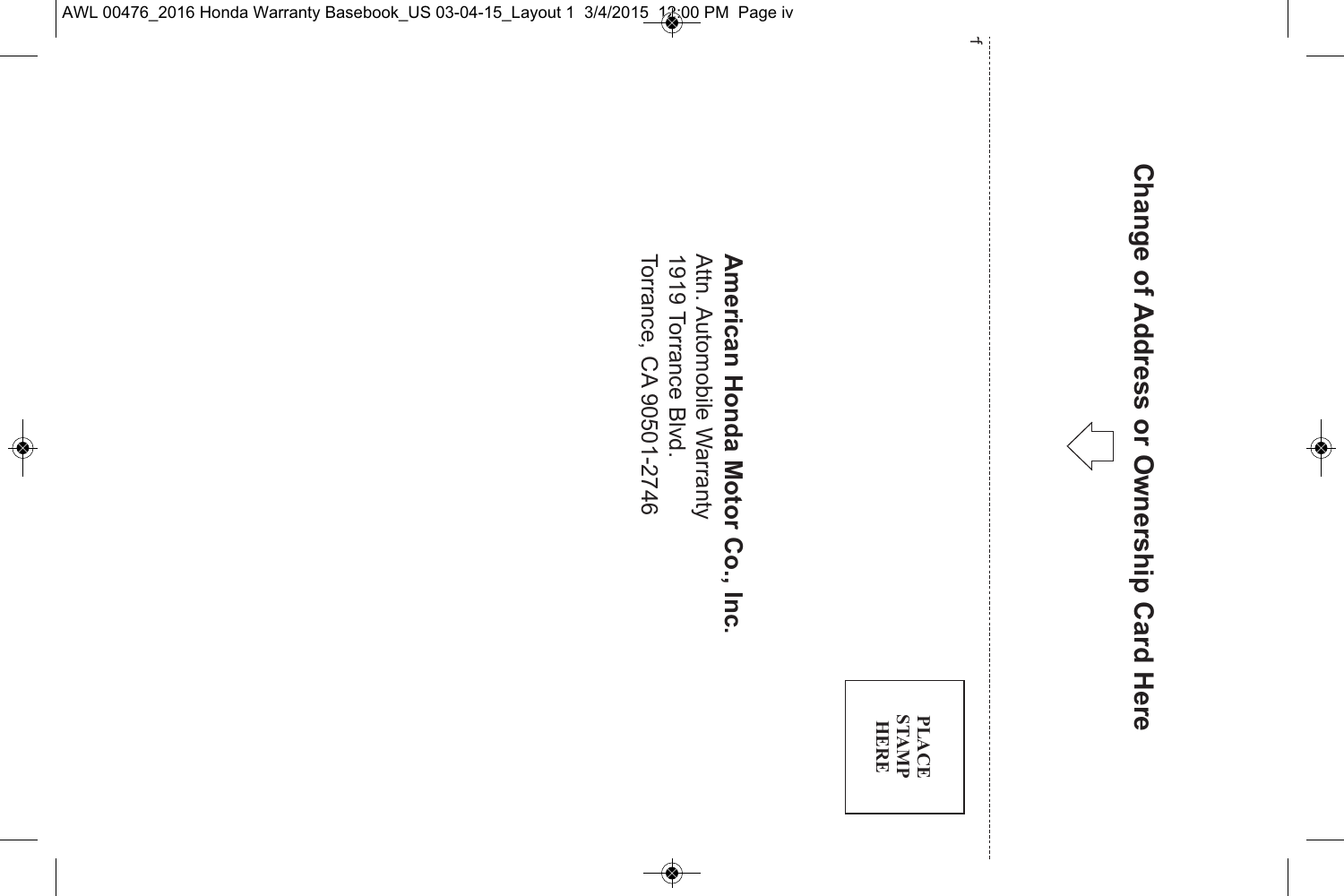# These warranties are given by  $\bigoplus$  **HONDA**

#### **Introduction**

| <b>Your Warranties in Detail</b>                                                                                    |  |
|---------------------------------------------------------------------------------------------------------------------|--|
|                                                                                                                     |  |
|                                                                                                                     |  |
|                                                                                                                     |  |
|                                                                                                                     |  |
|                                                                                                                     |  |
|                                                                                                                     |  |
|                                                                                                                     |  |
|                                                                                                                     |  |
|                                                                                                                     |  |
|                                                                                                                     |  |
|                                                                                                                     |  |
|                                                                                                                     |  |
|                                                                                                                     |  |
|                                                                                                                     |  |
|                                                                                                                     |  |
| <b>Your Responsibility</b>                                                                                          |  |
|                                                                                                                     |  |
|                                                                                                                     |  |
|                                                                                                                     |  |
| and a second company of the second contract of the second contract of the second contract of the second contract of |  |

Honda Automobile Division, a division of American Honda Motor Co., Inc., gives these warranties on behalf of American Honda Motor Co., Inc., 1919 Torrance Boulevard, Torrance, California 90501-2746, a California Corporation.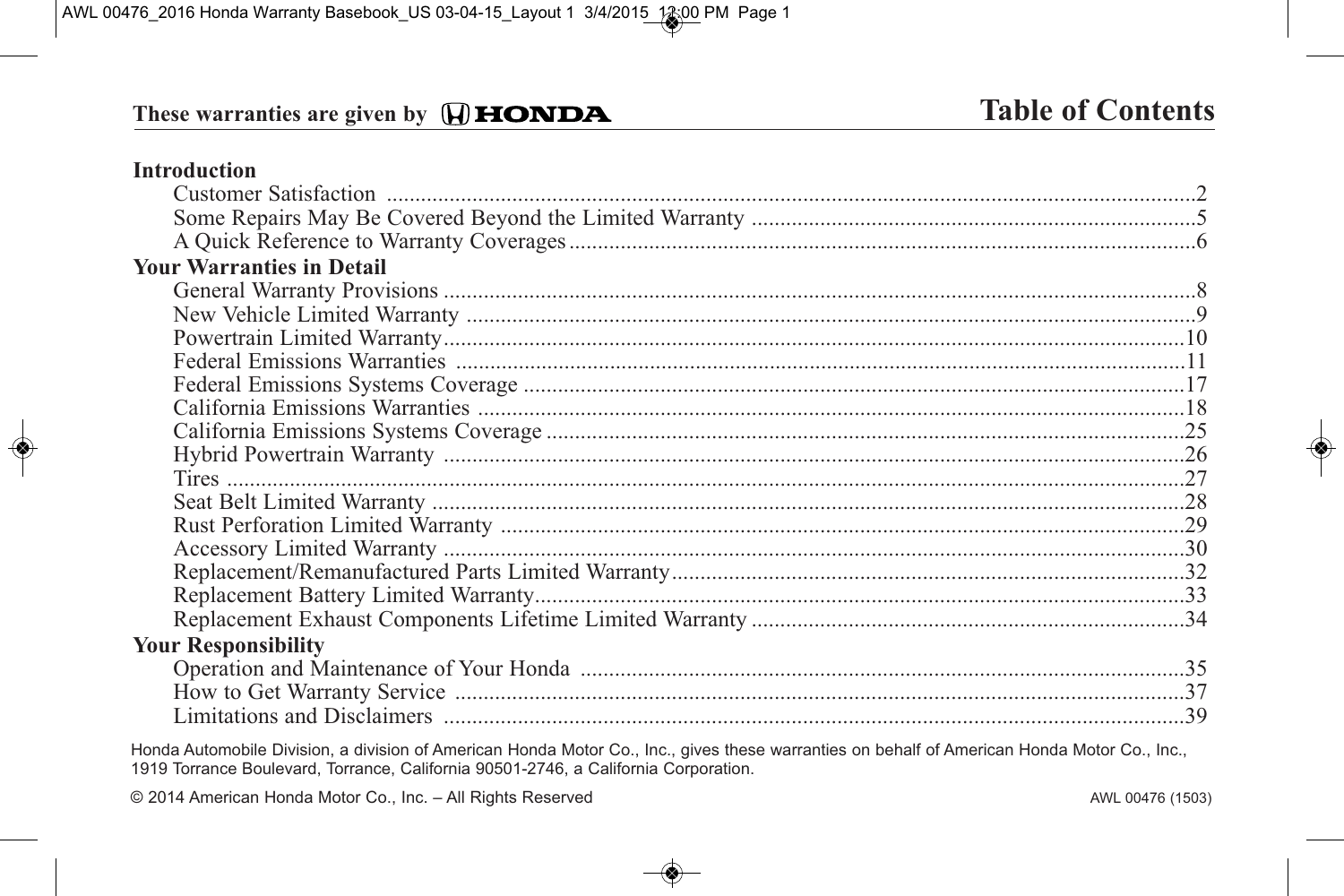Your complete satisfaction with your Honda automobile is our main goal. All personnel at Honda automobile dealerships are thoroughly trained to provide the best service for your vehicle. If you are not satisfied with any maintenance or repair work done by the dealership, follow these three steps:

**Step 1 -** Talk over your concerns with the dealership's management, such as the service manager or general manager. In most cases, a satisfactory solution is found at this step.

**Step 2 -** We recognize that, on some occasions, a customer will not be totally satisfied with a dealer's decision or actions in Step 1. If this is the case, you should call or write Honda Automobile Customer Service. The address and telephone number are on the inside front cover of this booklet.

Please provide the following information:

- Year, model, and Vehicle Identification Number (VIN) of your vehicle, and its current mileage;
- The name of the dealer who sold you the vehicle;
- The name of the dealer who services your vehicle;
- Date, mileage, and reason for each visit to a Honda dealership;
- Any non-Honda dealership repair service for the problem(s); and
- Your daytime and evening telephone numbers.

The staff of Automobile Customer Service is interested in working with you and the dealership to find a satisfactory solution.

**Step 3 -** If you disagree with the decision reached by the staff of Honda Automobile Customer Service, you may request to have your case reviewed in an independent forum run by the National Center for Dispute Settlement (NCDS). You may file a claim at any time by calling NCDS toll-free at 877-545-0055.

You may also write to:

National Center for Dispute Settlement P.O. Box 1108 Mt. Clemens, MI 48046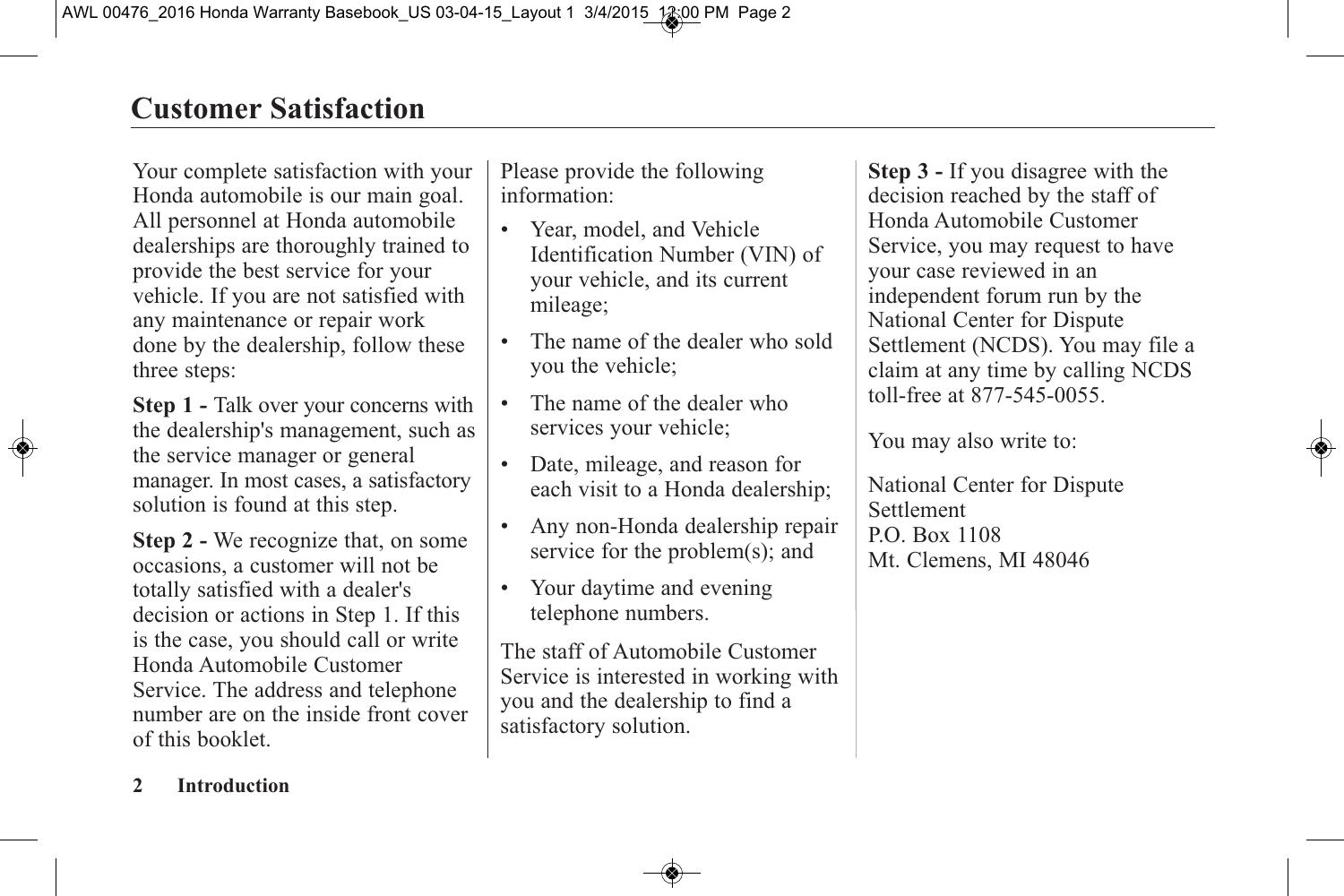The purpose of NCDS is to resolve disputes between vehicle manufacturers and their customers. NCDS's decision makers are impartial third parties who will listen to both the customer and the manufacturer and decide what can be done to resolve the disagreement.

NCDS's decision is not binding on you unless you agree to accept it. If you accept the decision, Honda will abide by it. Generally, disputes submitted to NCDS are resolved within 40 days (47 days if you have not first contacted Honda about your complaint).

Honda offers you the opportunity to mediate and arbitrate a disagreement through NCDS because we want you to feel that you have been treated fairly.

Eligibility is limited by your vehicle's age, mileage, and other factors. In order to file a claim, you need to provide your name and address, the Vehicle Identification Number (VIN) of your vehicle, and a brief statement outlining the disagreement. Initially, NCDS may try to resolve the disagreement through mediation. If this is not successful, your complaint will be reviewed by an impartial arbitrator. You may present the facts of your case to the arbitrator at an informal meeting.

We encourage you to use this program before, or instead of, going to court. It is informal, free of charge to you, and generally resolves problems much faster than the court system. Lawyers are usually not involved in the resolution of claims through NCDS, although you may obtain one at your own expense if you choose.

If you want to go to court, Honda does not require you to first file a claim with NCDS. Please note that laws in some states may require that you file a claim with NCDS before you can proceed to a state-operated dispute resolution process or the court system. If you do not accept the decision of NCDS, you can still go to court.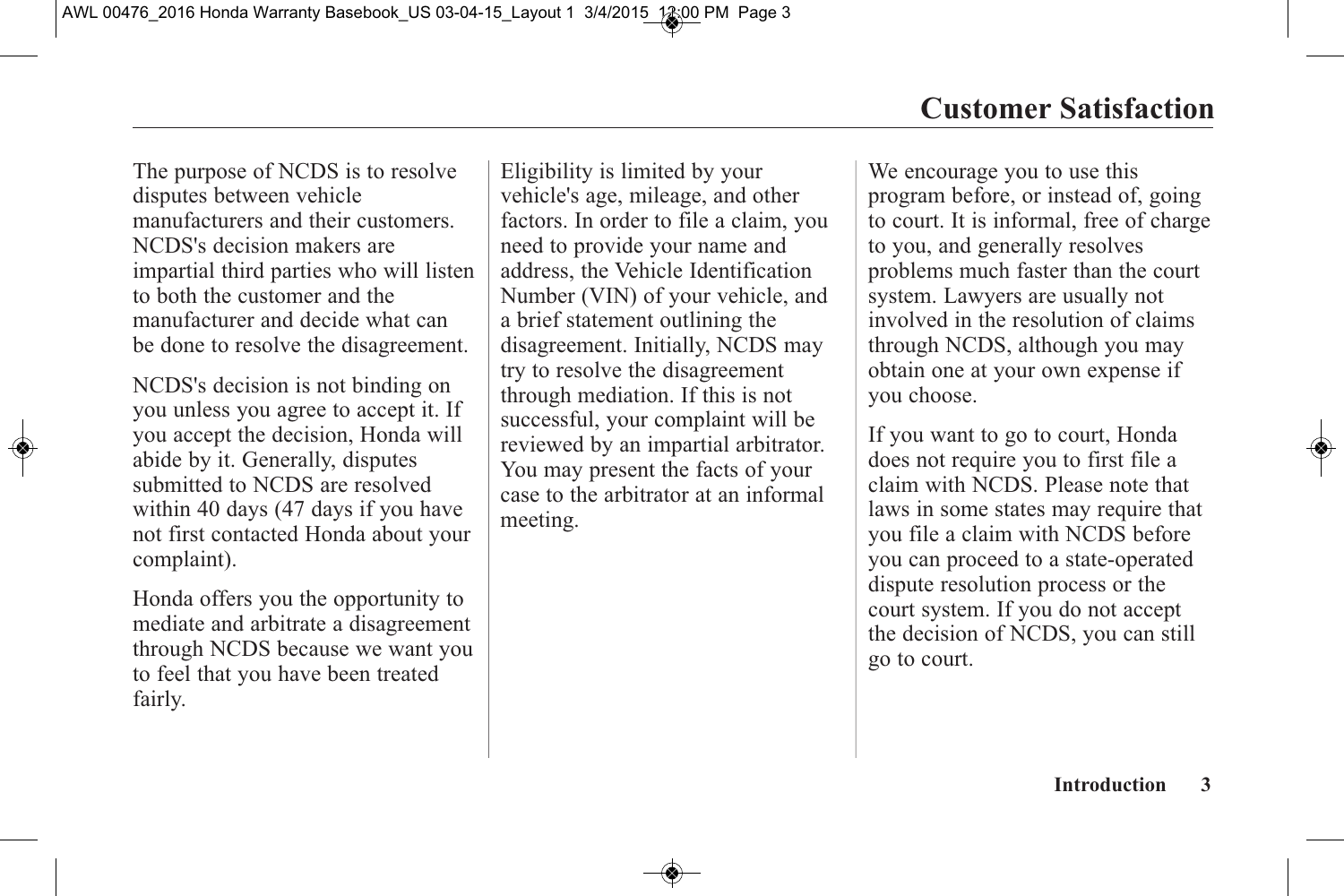# **Lemon Laws**

Many states have enacted what are commonly referred to as "Lemon Laws." Although the details of these laws vary from state to state, their main purpose is to assure you certain rights if you have problems with your new vehicle. In general terms, these laws usually say that if your new vehicle has a problem that cannot be repaired in several attempts, or has a series of problems that keep it out of service for an extended period, you may qualify for relief under the lemon law in your state.

Some states require you to notify the manufacturer about the problem(s), and some states give the manufacturer, or its representative, a chance to correct the problem(s). A state may require you to submit your complaint to a dispute resolution program, such as NCDS, before proceeding to other forums.

Lemon laws have many provisions. If you feel your new Honda qualifies for consideration under the lemon law in your area, we suggest you check the laws in your state.

We want you to be satisfied with your Honda automobile. If you have any questions, please contact your Honda dealer or Honda Automobile Customer Service.

**American Honda Motor Co., Inc. Honda Automobile Customer Service Mail Stop 500-2N-7A 1919 Torrance Boulevard Torrance, CA 90501-2746 (800) 999-1009**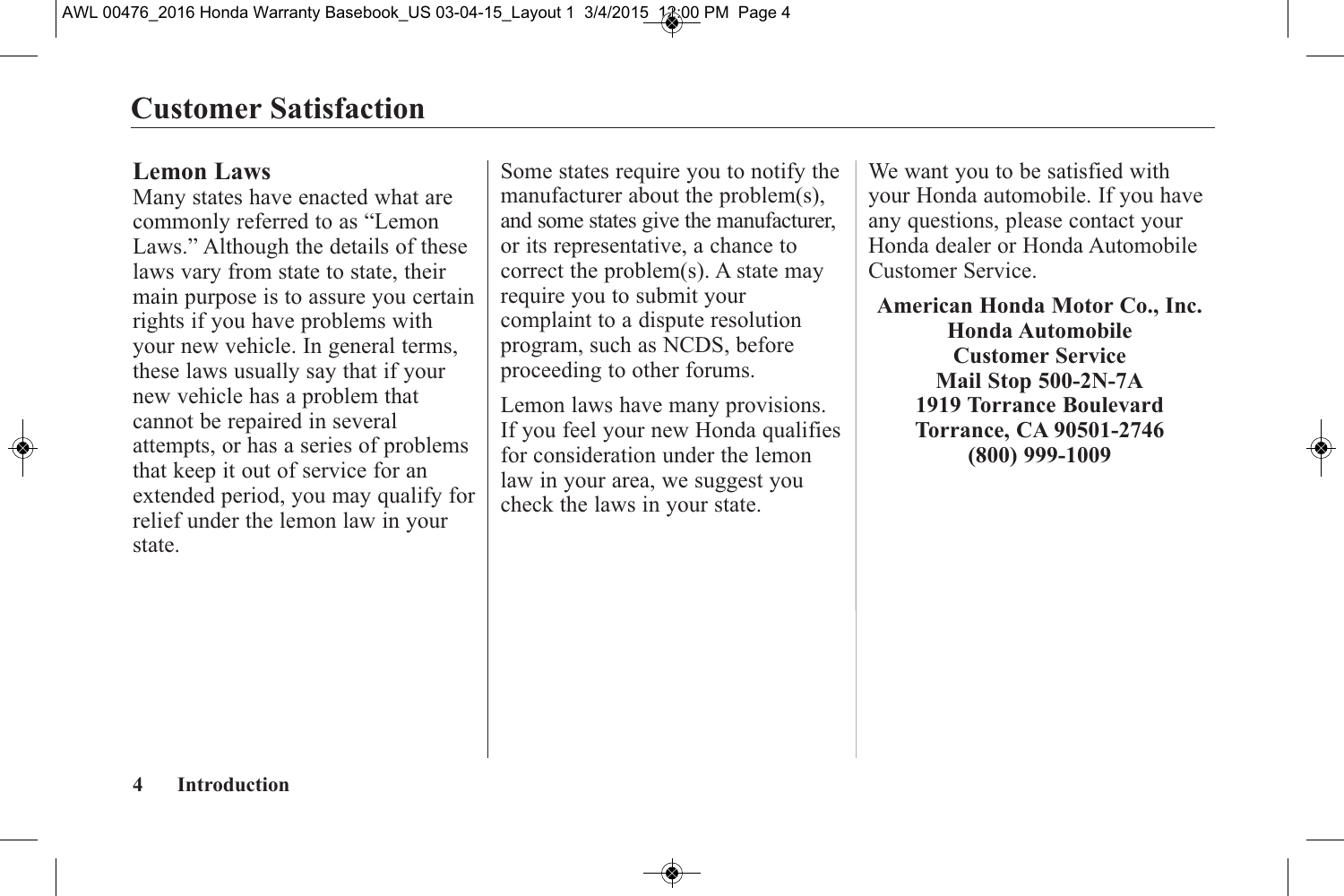Honda may cover, on a case-by-case basis, some or all of the cost to repair a problem that is not covered by your vehicle's limited warranties.

If your vehicle develops a problem you feel should be repaired by Honda at no cost, discuss it with your dealer.

If you are not satisfied with your Honda dealer's decision, call or write Honda Automobile Customer Service (the address and telephone number are on the inside front cover of this booklet).

Please provide this information about your vehicle: year, model, Vehicle Identification Number (VIN), mileage, maintenance history, a detailed explanation of the problem, and why you think Honda should be responsible for the repair. Your request will be investigated, and you will be informed of Honda's decision.

Sometimes Honda offers a special adjustment program to pay all or part of the cost of certain repairs beyond the terms of the warranty. Check with your dealer to determine whether any adjustment program is applicable to your motor vehicle.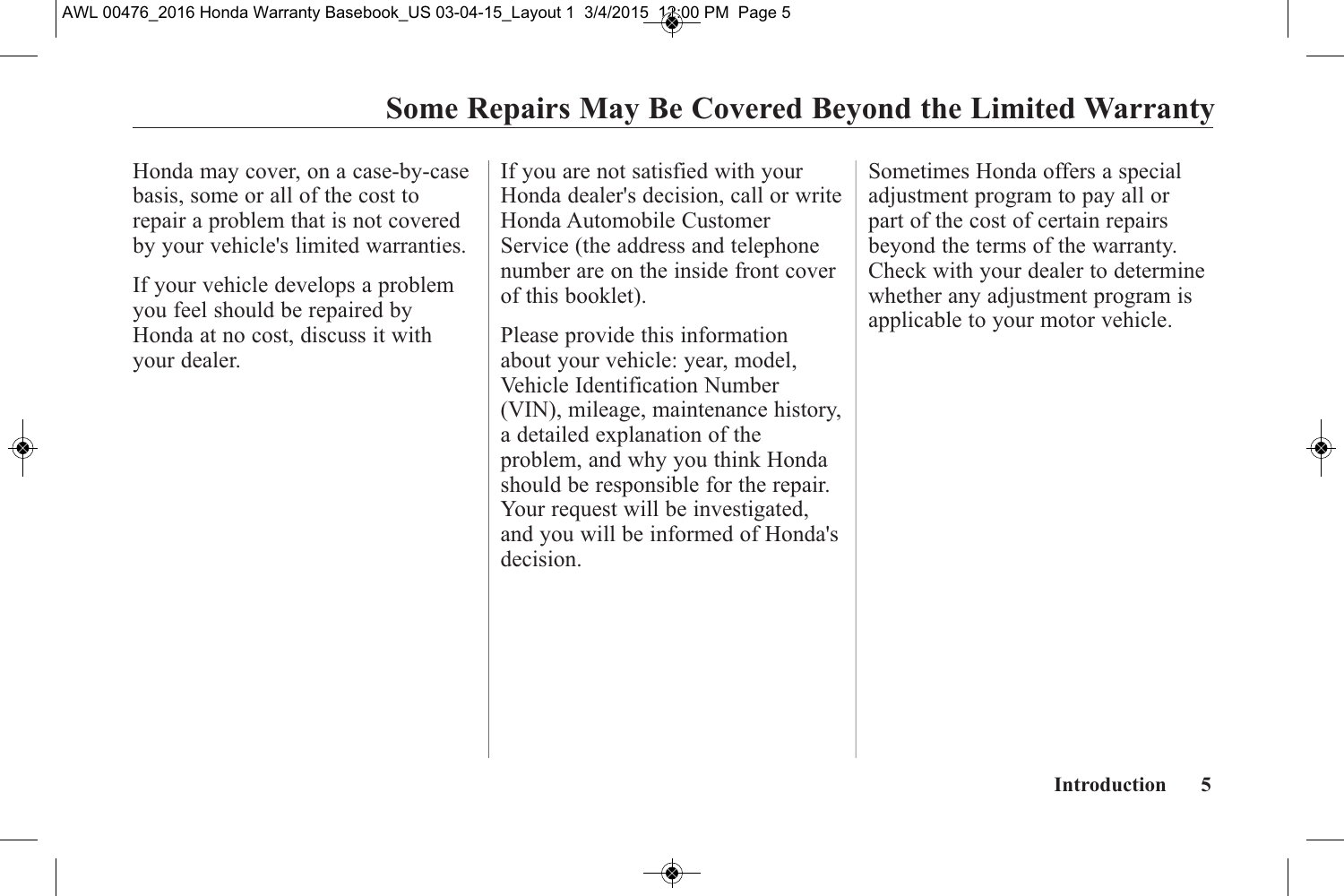# **A Quick Reference to Warranty Coverages**

This is a brief summary of the warranties covering your 2016 Honda. Please refer to the listed page for a full description of each warranty's coverage and limitations.

| Every new Honda is covered, including the 12-volt battery, for 3 years or 36,000 miles, whichever comes first.<br>The tires are warranted separately.                                                |
|------------------------------------------------------------------------------------------------------------------------------------------------------------------------------------------------------|
| The powertrain in your new Honda is covered for 5 years or 60,000 miles, whichever comes first.                                                                                                      |
| The Emissions-related Defects and Performance Warranties cover the components that make up your<br>Honda's emissions control systems.                                                                |
| The Emissions Control Systems Defects and Performance Warranties cover Honda vehicles registered and<br>operated in California or in other States that have adopted California warranty regulations. |
| The Hybrid Powertrain Warranty (includes Integrated Motor Assist (IMA) systems) applies to all new Honda<br>models with hybrid powertrains.                                                          |
| The original tires are warranted by their manufacturer. Your Honda dealer will be glad to assist you in<br>contacting a local representative of the tire's manufacturer, if needed.                  |

**6 Introduction**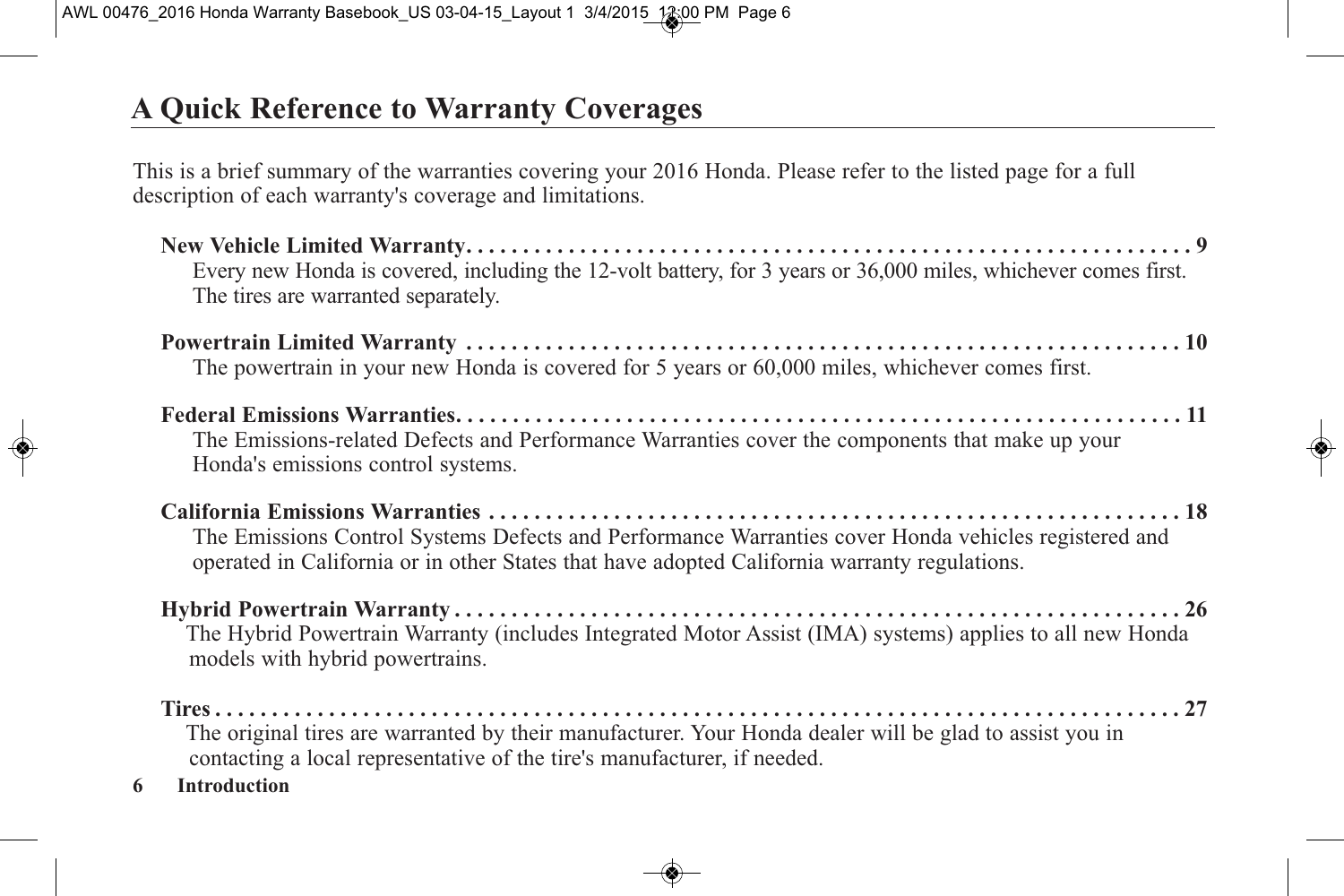| Seat belts that fail to function properly are covered for 15 years or 150,000 miles, whichever comes first.                                                                                                                                                                 |  |
|-----------------------------------------------------------------------------------------------------------------------------------------------------------------------------------------------------------------------------------------------------------------------------|--|
| Honda will repair or replace any body panel on your vehicle that rusts from the inside out. This<br>coverage extends for 5 years with no mileage limit.                                                                                                                     |  |
| <b>Coverage of Accessories and Replacement Items</b>                                                                                                                                                                                                                        |  |
| All Honda accessories are covered up to 3 years or 36,000 miles, whichever comes first, depending on<br>time of installation.                                                                                                                                               |  |
| Honda Genuine replacement parts purchased from a Honda dealer are covered for at least 1 year. Honda<br>Genuine Remanufactured Parts purchased from a Honda dealer are covered up to 3 years or 36,000 miles,<br>whichever comes first, depending on place of installation. |  |
| A replacement battery purchased from your Honda dealer is covered by a 100-month (8 years and 4 months)<br>limited warranty.                                                                                                                                                |  |
| Replacement exhaust components (muffler, A-pipe, and B-pipe) purchased from your Honda dealer are<br>covered for as long as you own the vehicle. Installation is included if the covered exhaust components were<br>originally installed by your Honda dealer.              |  |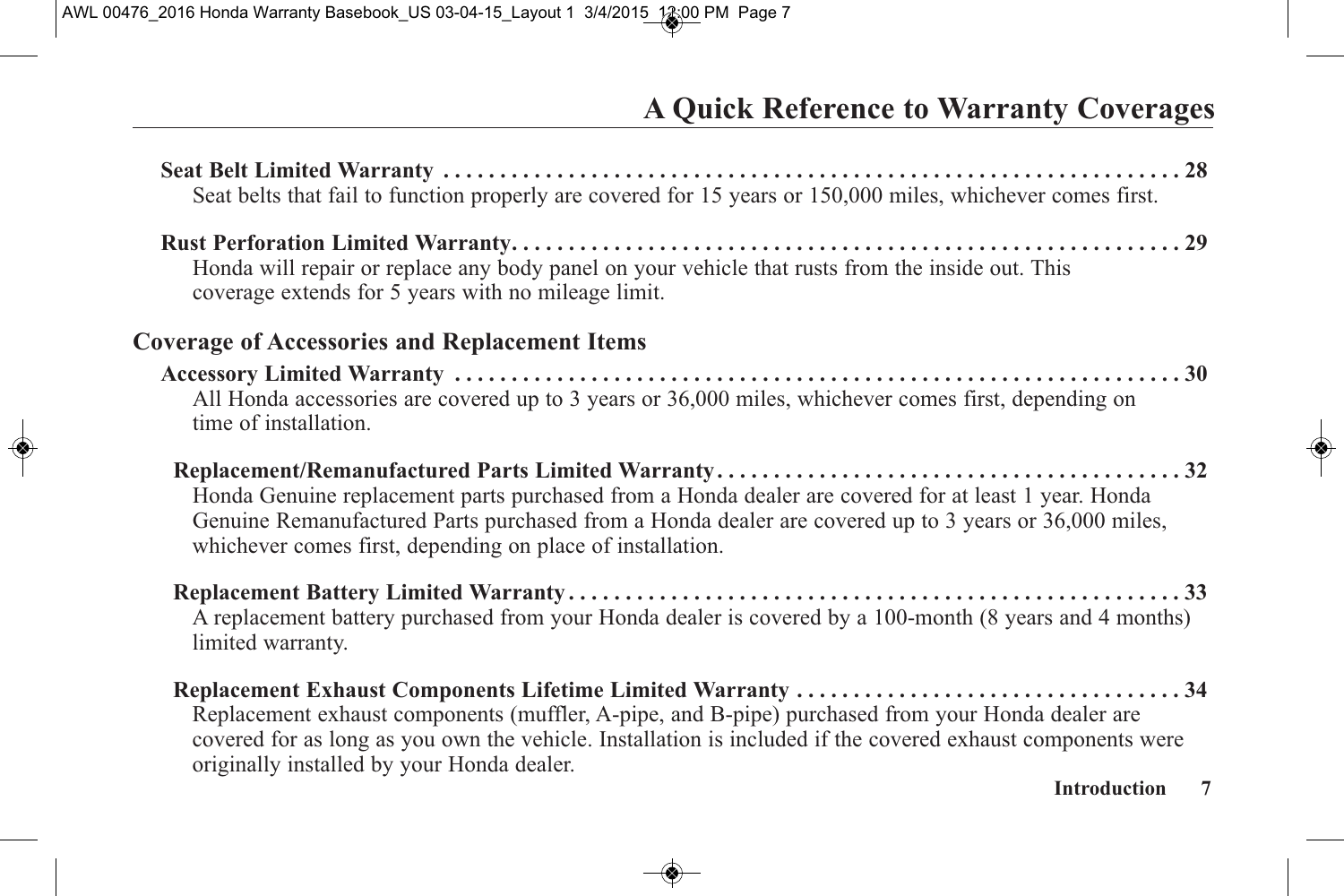The warranty coverages in this booklet are offered only to the owner or lessee of a 2016 Honda automobile. To be covered, the vehicle must be distributed by American Honda through the Honda Automobile Division, and sold or leased by a Honda automobile dealer in the United States, Puerto Rico, the U.S. Virgin Islands, Guam, and the Commonwealth of the Northern Mariana Islands.

Parts replaced under any of the warranties in this booklet become the property of Honda. Honda will make the final decision whether to repair any existing part or assembly or replace it.

Honda may use factoryremanufactured parts rather than new parts for some warranty repairs. Those parts, like new parts, are covered for the remainder of the New Vehicle

#### **8 Your Warranties in Detail**

Limited Warranty (see page 9). The warranties in this booklet do not cover:

- The failure of any part or accessory due to:
	- Abuse, misuse, accidental damage, or acts of nature.
	- Improper installation or maintenance.
	- A low fluid level or the use of a fluid other than specified by Honda.
	- The installation of any part that is not equal to the original in quality of materials or workmanship.
	- Use of the vehicle in competition or racing events.
- Any installed part or accessory that fails because it was not designed to fit that year and model of Honda automobile.
- Any vehicle with an odometer that has been altered so it is impossible to determine the actual mileage.
- Any vehicle while it is registered or normally driven outside of the United States, Puerto Rico, the U.S. Virgin Islands, Guam, and the Commonwealth of the Northern Mariana Islands.
- Any failure caused by modifying the vehicle, or installing accessories not authorized by Honda.
- Any incidental expenses or inconvenience incurred due to the loss of use of your vehicle.
- Any vehicle that has ever been declared a total loss or sold for salvage by a financial institution or insurer, or that has been issued a "salvage" or similar title under any state's law. This exclusion does not apply to the Emissions Warranties, the Seat Belt Limited Warranty, the Replacement Parts Limited Warranty, or any recalls or other campaigns.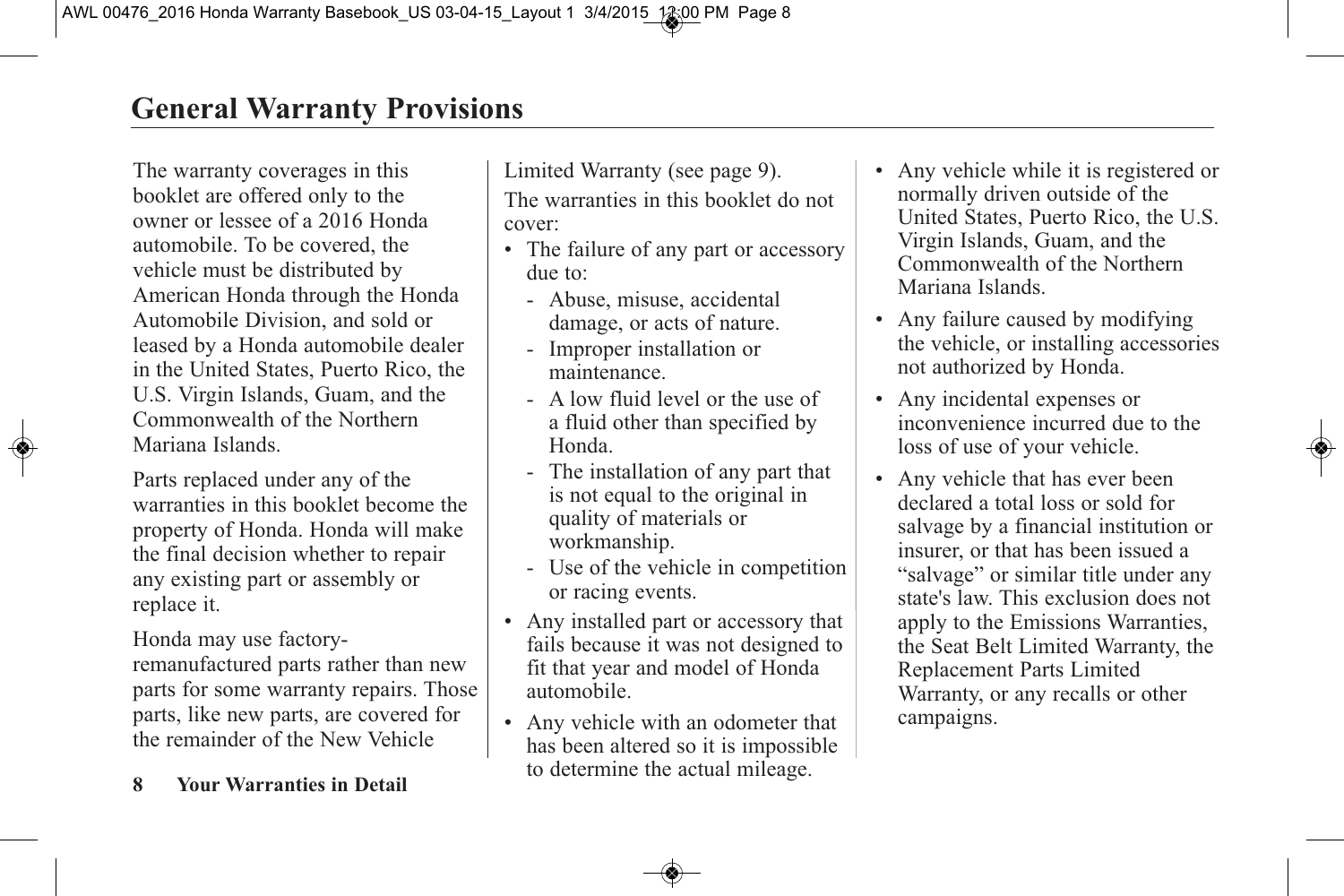# **Time and Mileage Period**

This warranty begins on the date the vehicle is put into use in one of the following ways:

- The vehicle is delivered to the first purchaser by a Honda dealer.
- The vehicle is leased.
- The vehicle is used as a demonstrator or company vehicle.

Your vehicle is covered for 3 years or 36,000 miles, whichever comes first. Some parts may have separate coverage under other warranties described in this book.

# **Warranty Coverage**

Honda will repair or replace any part that is defective in material or workmanship under normal use. See **Proper Operation** on page 35. All repairs/replacements made under this warranty are free of charge. The replaced or repaired parts are covered only until this New Vehicle

Limited Warranty expires.

#### **This New Vehicle Limited Warranty Does Not Cover:**

- Normal wear or deterioration of any part.
- Cleaning and polishing.
- The adding of any fluids, unless they are needed as part of a warranty repair.
- Broken, chipped, or scratched window glass unless it is due to a defect in material or workmanship.
- Any item concerning your vehicle's general appearance that is not due to a defect in material or workmanship. Cosmetic flaws or minor damage to the body, paint, or other items may occur during manufacture or shipping of your vehicle. If you find any uncorrected flaws or damage on your new vehicle, notify the

dealer as soon as possible after delivery.

• Expendable maintenance items (such as filters, or brake pads/ linings) when replaced due to normal wear or customer abuse.

# **Limited Warranty Coverage**

- Original equipment batteries for key fobs and remotes are covered for the first 6 months of ownership.
- Original equipment wiper blade inserts are covered for the first 6 months of ownership.
- Wheel balancing and wheel alignment are covered for the first year or 12,000 miles, whichever comes first, unless required as part of a warranty repair.
- Air conditioner refrigerant is covered for the first 2 years or 24,000 miles, whichever comes first, unless required as part of a warranty repair.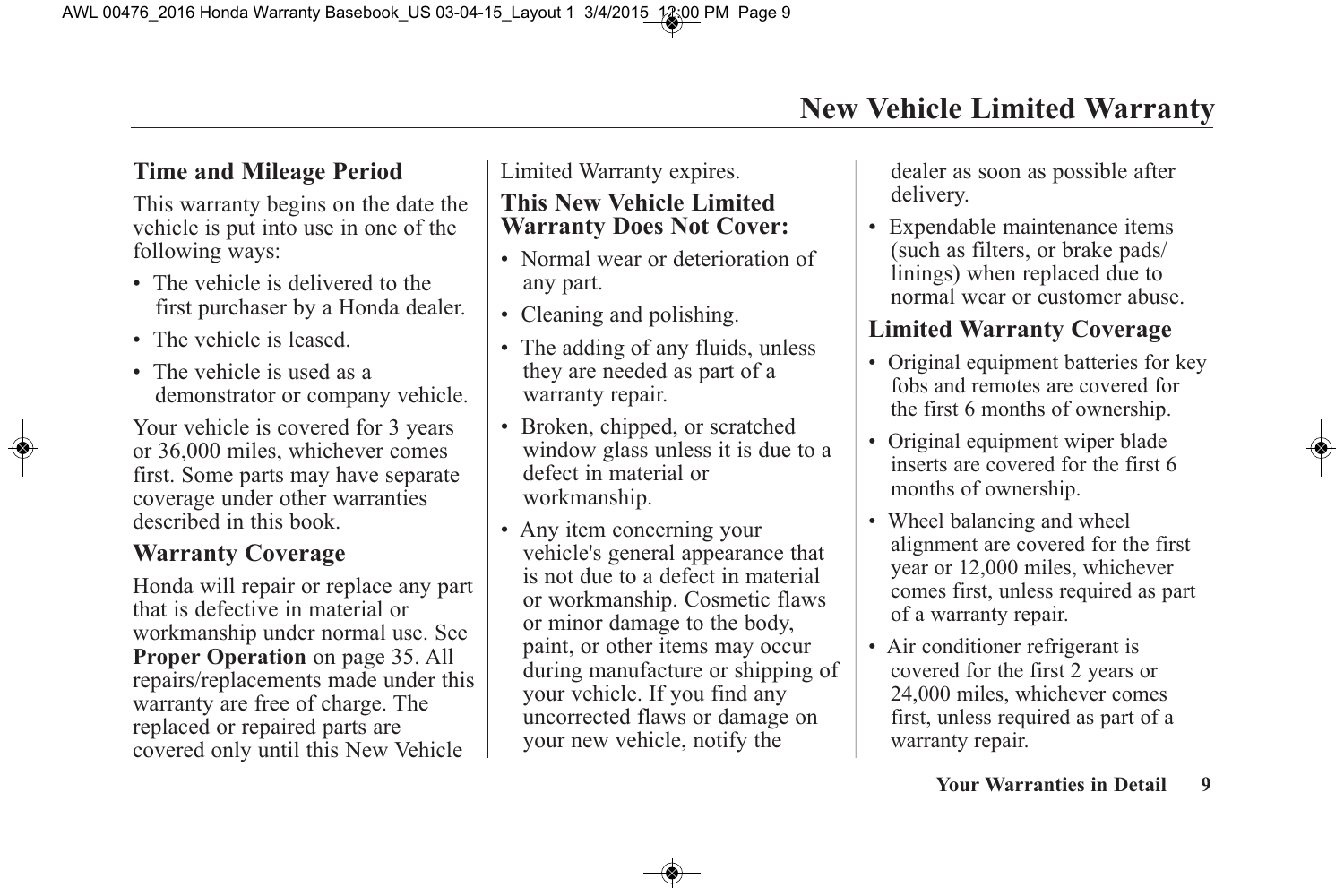# **Time and Mileage Period**

This warranty's coverage begins on the same date as the New Vehicle Limited Warranty (see page 9).

Your powertrain is covered for 5 years or 60,000 miles, whichever comes first.

Some powertrain parts may have additional coverage under other warranties described in this book.

# **Warranty Coverage**

Honda will repair or replace any part that is defective in material or workmanship under normal use. See **Proper Operation** on page 35. All repairs/replacements made under this warranty are free of charge. The replaced or repaired parts are covered only until this Powertrain Limited Warranty expires.

# **Parts Covered by the Powertrain Warranty**

Your vehicle may not be equipped with all the parts listed. Other parts may be covered. Contact an authorized Honda automobile dealer or Honda Automobile Customer Service (see inside front cover) for further information.

### *Engine*

Cylinder block and head and all internal parts, timing gears and gaskets, timing chain/belt and cover, flywheel, valve covers, oil pan, oil pump, intake and exhaust manifolds, engine mounts, engine/powertrain control module, water pump, fuel pump, seals and gaskets.

# *Transmission and Transaxle*

Case and all internal parts, torque converter, transfer case and all internal parts, transmission/ powertrain control module, seals and gaskets.

# *Front-Wheel-Drive System*

Final drive housing and all internal parts, driveshafts, constant velocity joints, front hubs and bearings, seals and gaskets.

#### *Rear-Wheel-Drive System*

Differential housing and all internal parts, propeller shafts, universal joints, driveshafts, constant velocity joints, rear hubs and bearings, seals and gaskets.

For a list of items not included in this warranty, please refer to page 9.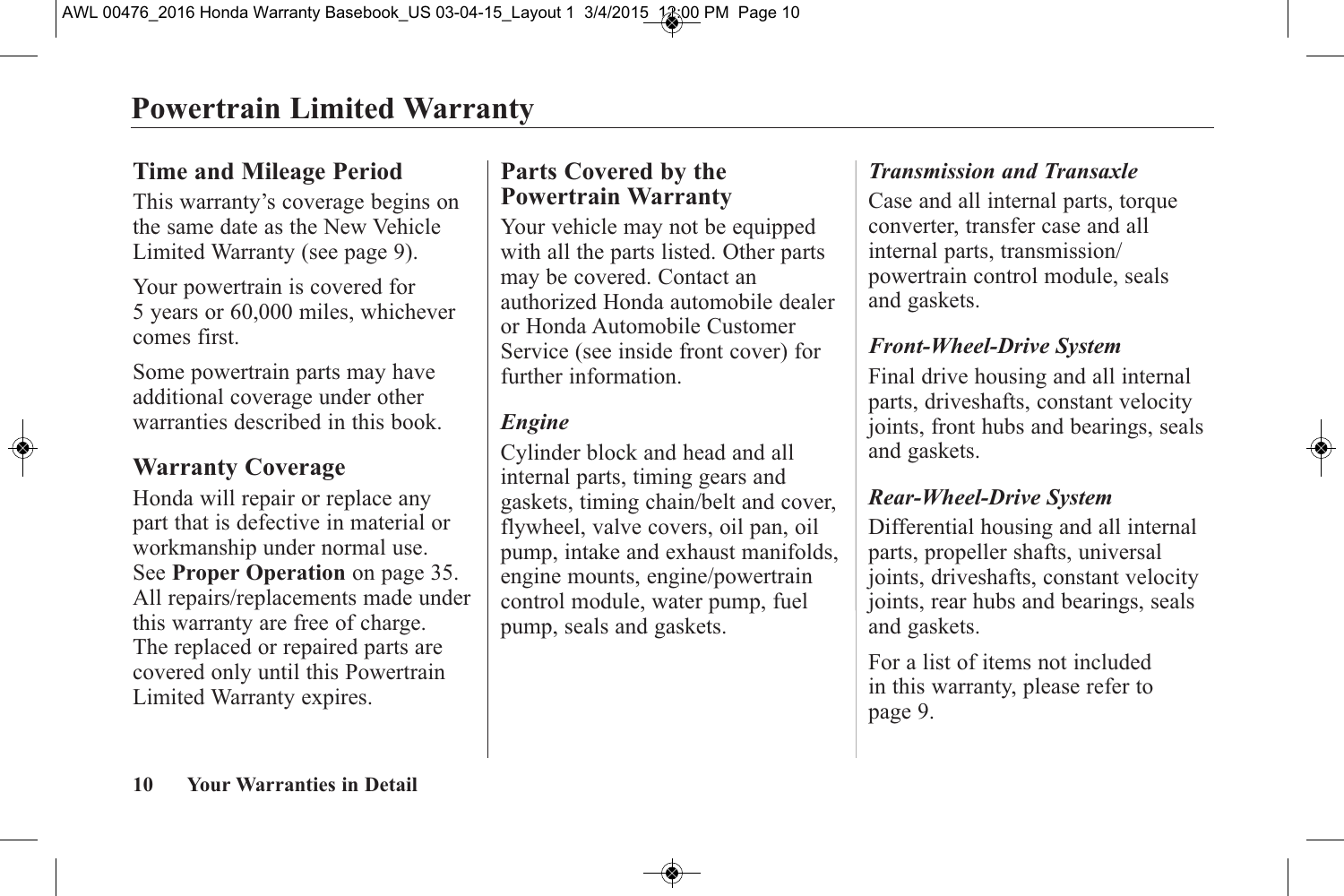*California, Connecticut, Delaware, Maine, Maryland, Massachusetts, New Jersey, New York, Oregon, Pennsylvania, Rhode Island, Vermont, and Washington residents should also refer to the California Emissions Warranties on page 18.*

#### **Your Warranty Rights and Obligations**

The Federal Emissions-related Defects and Emissions Performance warranties are in addition to the Honda New Vehicle Limited Warranty. These warranties are given only to the owner or lessee of a 2016 Honda distributed by American Honda through the Honda Automobile Division, and sold or leased by an authorized Honda dealer in the United States, the District of Columbia, the Commonwealth of Puerto Rico, the U.S. Virgin Islands, Guam, American Samoa, and the

Commonwealth of the Northern Mariana Islands. If an authorized Honda automobile dealer cannot repair your vehicle or honor your claim within a reasonable period of time, contact Honda Automobile Customer Service for assistance (see inside front cover), or you may write to:

Manager, Certification and Compliance Division (6405J) Warranty Claims Environmental Protection Agency Ariel Rios Building 1200 Pennsylvania Ave., N.W. Washington, D.C. 20460

# **Time and Mileage Period**

Warranty coverage begins on the date the vehicle is delivered to the first purchaser other than an authorized Honda dealer, or the date it is first used as a demonstrator,

lease, or company vehicle, whichever comes first. Refer to page 17 of this booklet for information on warranty duration and the emissions systems that are covered.

# **Your Responsibilities**

To qualify for coverage by the Defects and Performance warranties, you should operate and maintain your 2016 Honda according to the requirements on page 35 of this warranty booklet, the maintenance schedule in the owner's manual, and/or the information provided by the Maintenance Minder™. This schedule is designed to keep your vehicle's emissions control systems functioning properly by maintaining your vehicle in peak operating condition.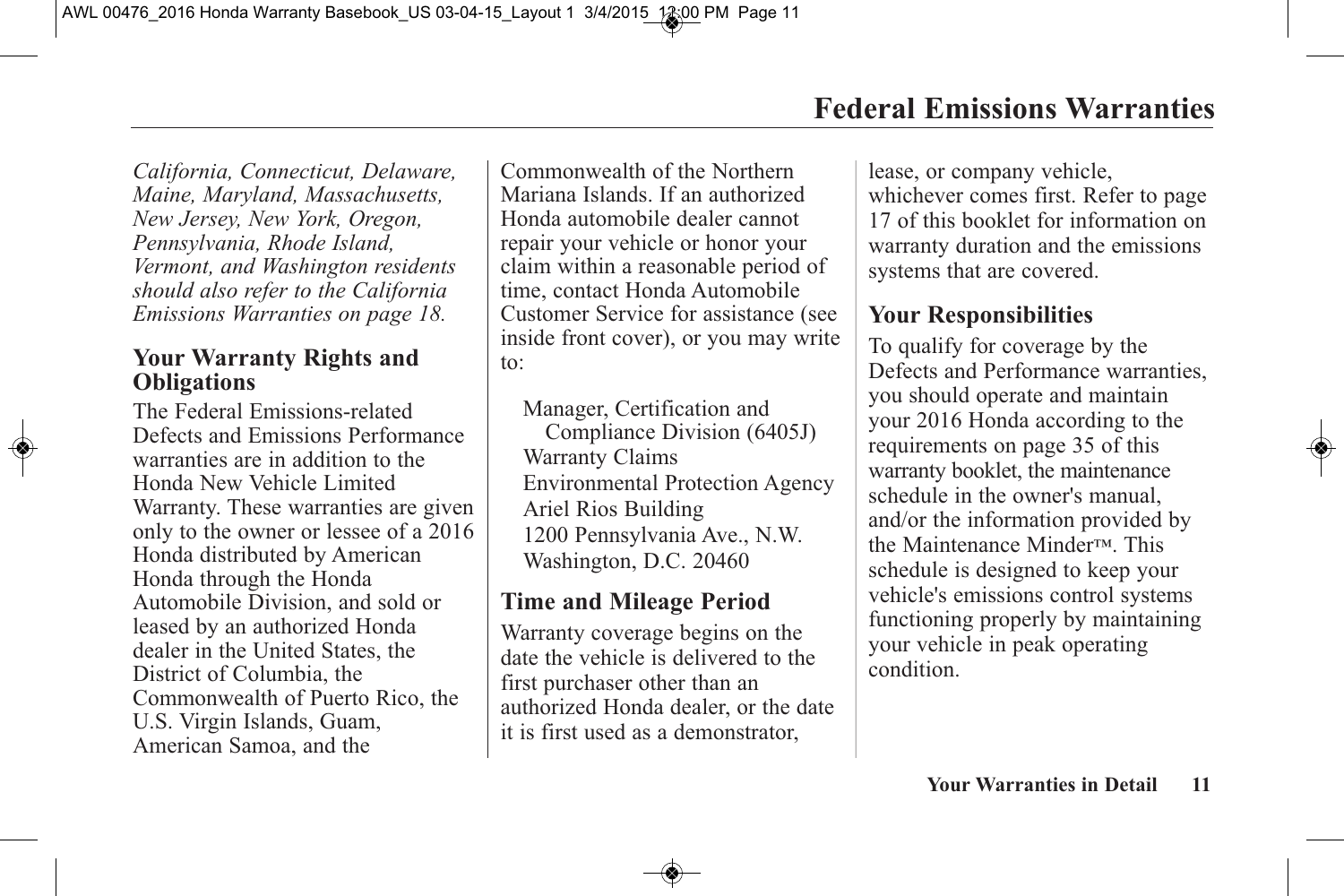Honda will not deny a claim for emissions warranty coverage because you did not generally maintain the vehicle, or do not have maintenance records to show that you did.

However, any part that fails as a result of your abuse, misuse, unapproved modification, use of improper parts, or failure to perform required maintenance affecting the failed part will not be covered under this warranty.

Honda recommends that only parts supplied by Honda or equivalent parts be used to repair your vehicle. **Maintenance, replacement, or repair of emissions control devices and systems may be done by any automotive repair establishment or individual.**

Under normal circumstances, Honda will pay for warranty repairs only when they are performed at an authorized Honda repair facility. However, in an emergency situation, the repair of emissions control devices or systems may be done by any automotive repair establishment or individual, or by the owner, using an equivalent, non-Honda replacement part. An emergency situation is considered to exist if an authorized Honda repair facility or warranted part is not reasonably available to correct a problem.

Honda will reimburse you for those emergency repairs, including diagnosis, that are covered by the Emissions Warranties. Parts reimbursement is at the manufacturer's suggested retail price, and labor reimbursement is at a geographically-appropriate hourly

labor rate for Honda's recommended time allowance. For reimbursement, present the replaced parts and a copy of the paid receipt to any authorized Honda automobile dealer.

The use of replacement parts not equivalent to the original parts may impair the effectiveness of your vehicle's emissions control systems. If a non-equivalent replacement part is used in the maintenance or repair of your vehicle, and if an authorized Honda automobile dealer determines it is defective or causes a failure of a warranted part, your claim for repair to bring your vehicle into compliance with applicable standards may be denied. However, a warranty claim will not be denied if a vehicle fails to meet emissions standards for reasons unrelated to the use of a non-equivalent replacement part.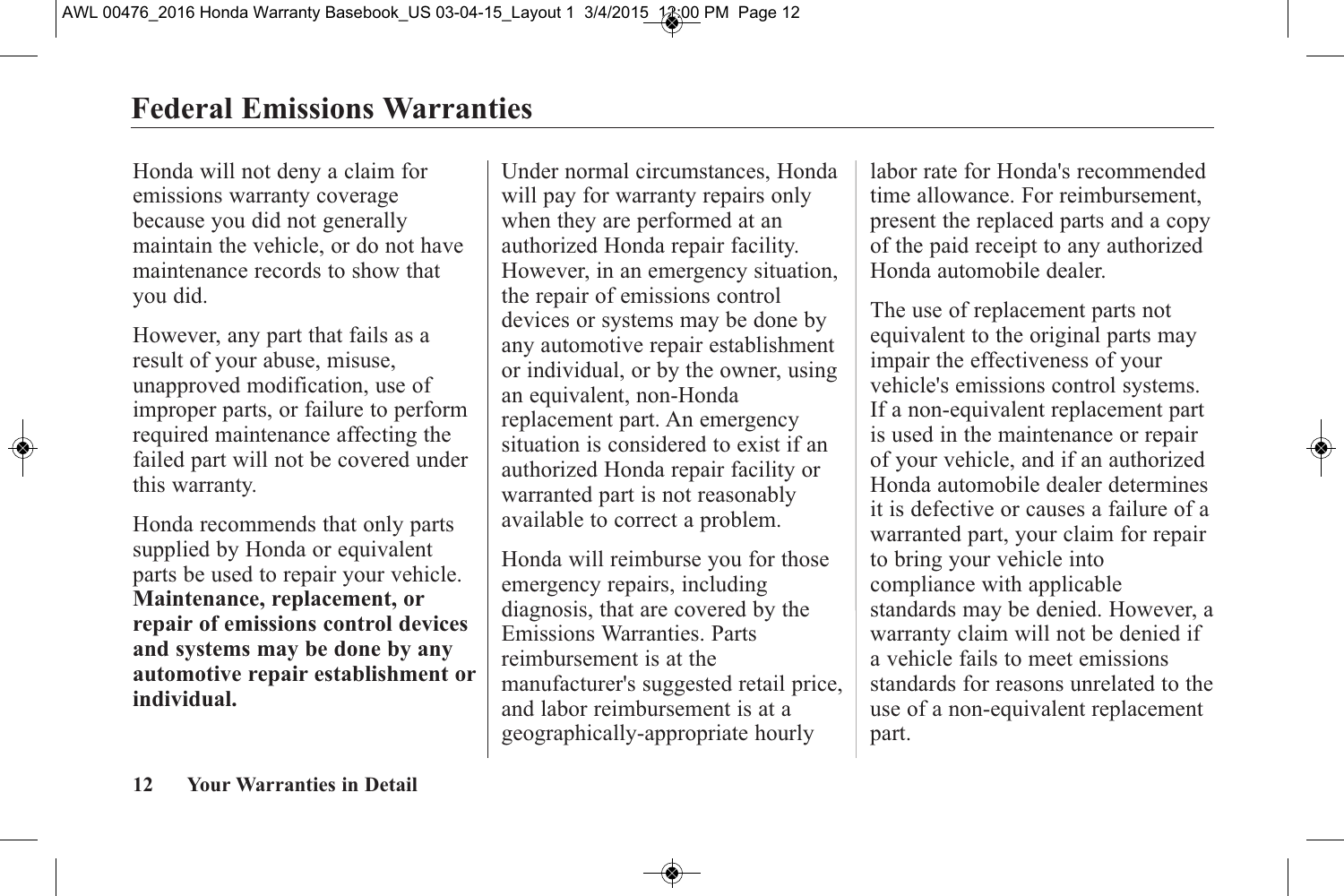# **These Warranties Do Not Cover:**

- Failures or malfunctions of the emissions control systems caused by abuse, alteration, accident, misuse, or the use of leaded or non-approved gasoline.
- Replacement of maintenance items such as, but not limited to, spark plugs, filters, hoses, belts, coolant, or lubricants beyond their first required maintenance point.
- Consequential damages such as loss of time or use of the vehicle.

# **Emissions-Related Design and Defects Warranty**

#### **Design and Defects Warranty Coverage**

Honda warrants to the owner or lessee of any 2016 California model that the automobile:

1. is designed, built, and equipped to conform with all emissions standards applicable at the time of sale or lease,

#### and

2. is free from defects in materials and workmanship that would cause it to fail to conform with applicable emissions requirements during the specified time and mileage periods.

Refer to the emissions parts list in the back of this booklet for more information on warranty duration and the emissions systems that are covered.

#### **To Get Emissions Warranty Service**

Repairs covered by this warranty will be performed at no charge for parts, labor, and diagnosis.

Within 30 days of the time you take your vehicle to the dealer for emissions warranty service, an authorized Honda dealer is required either to honor your claim for adjustment, repair, or replacement, or to notify you in writing that your claim is being denied, and explain why.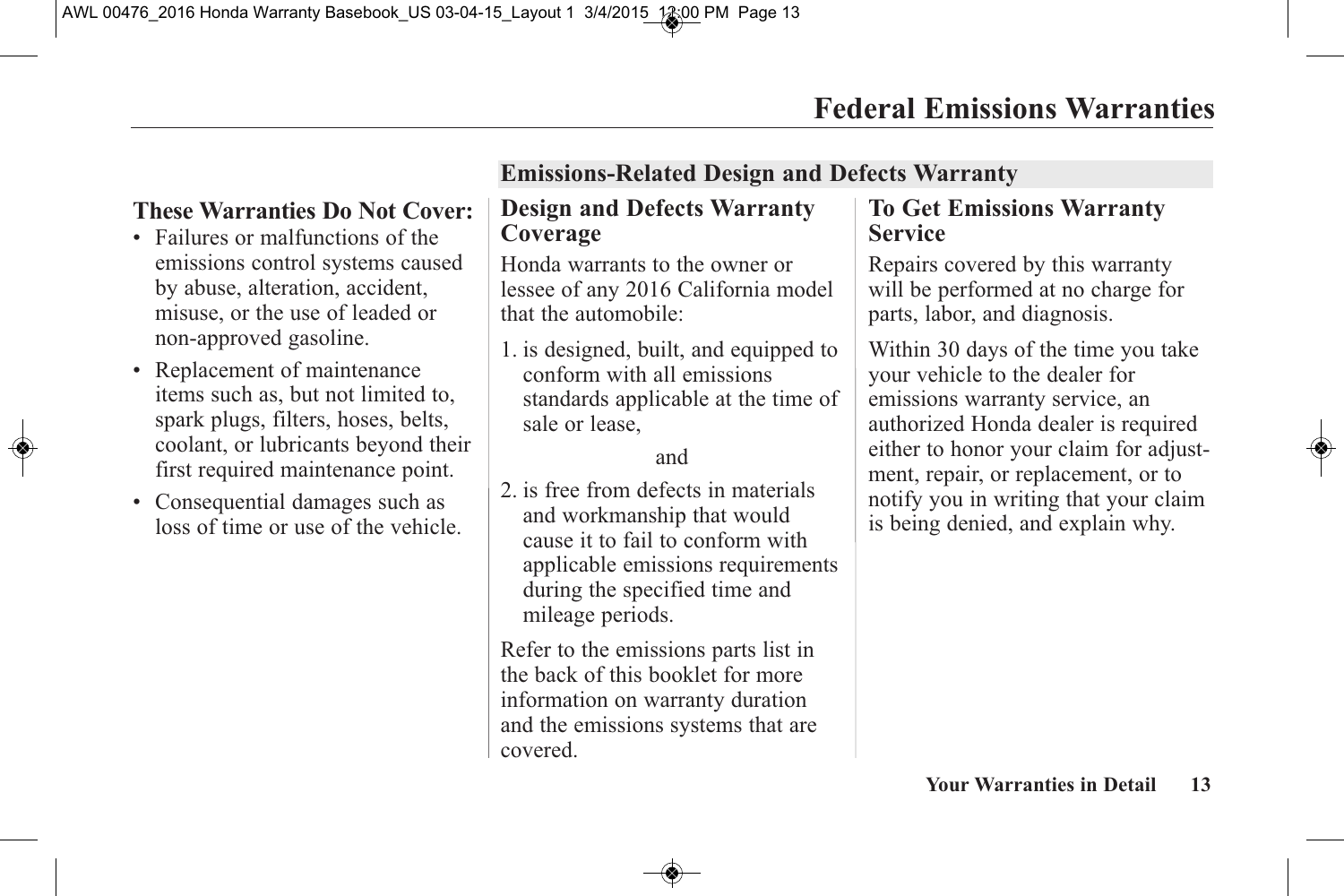# **Emissions-Related Design and Defects Warranty**

If this time limit is not met, an authorized Honda dealer will perform the requested repairs free of charge. The only exceptions allowed are when you, the owner or lessee, request or agree to a delay, or the delay is caused by circumstances beyond the control of Honda or the dealer.

If an authorized Honda automobile dealer is unable to repair your vehicle within 30 days from the time you take it to the dealer, you may have your vehicle repaired at any repair facility you choose. The only exceptions allowed are when you, the owner or lessee, request or agree to a delay, or the delay is caused by circumstances beyond the control of Honda or the dealer.

If, due to a Honda dealer's delay (as previously described), you choose a repair facility that is not an authorized Honda dealer, Honda will reimburse you for the repair, including diagnosis. Parts reimbursement is at the manufacturer's suggested retail price, and labor reimbursement is at a geographically appropriate hourly rate for Honda's recommended time allowance. For reimbursement, present the replaced part(s) and a copy of the paid receipt to any authorized Honda automobile dealer.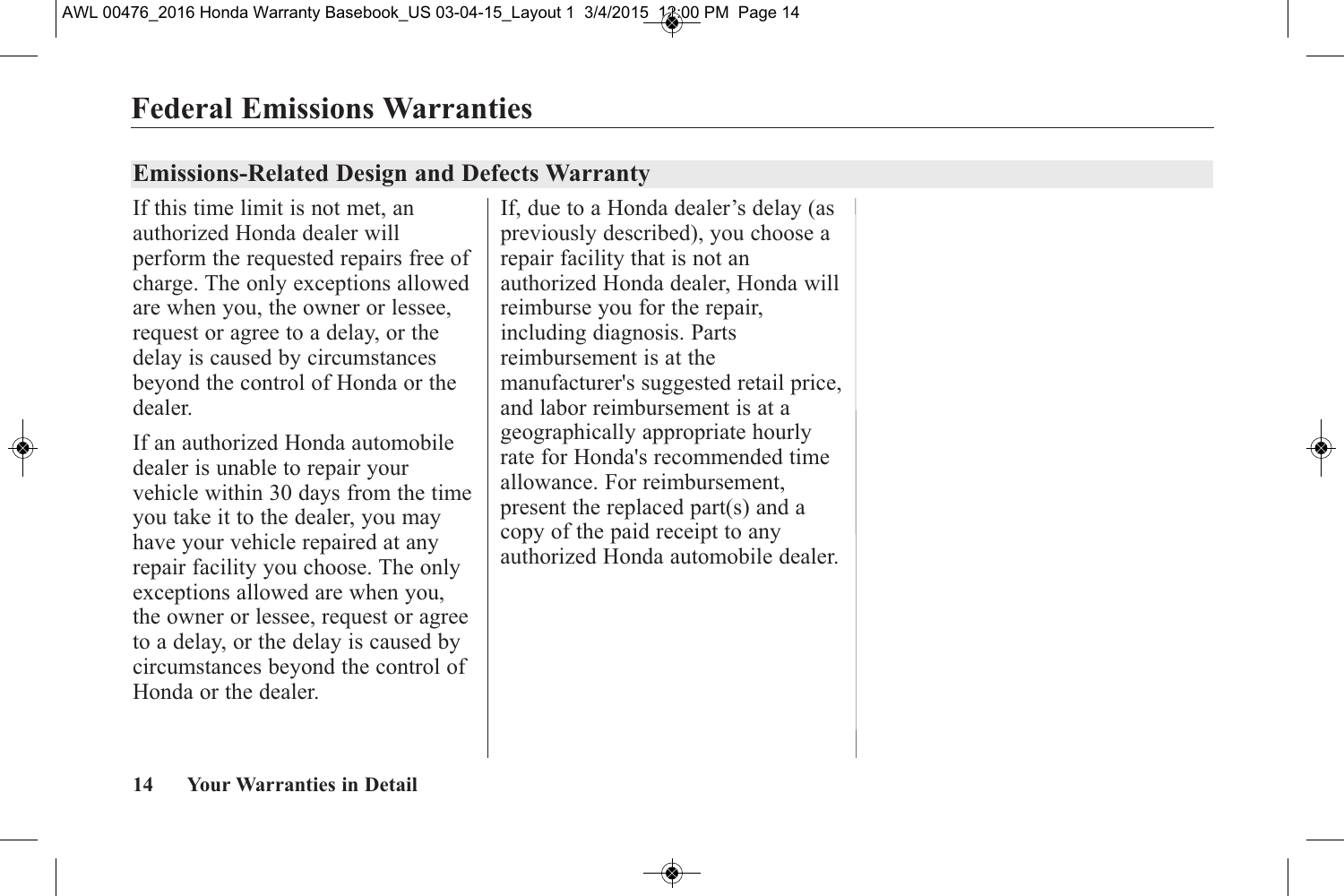### **Emissions Performance Warranty**

This warranty begins on the date the vehicle is delivered to the first purchaser other than an authorized Honda dealer, or the date it is first used as a demonstrator, lease, or company vehicle, whichever comes first.

#### **Performance Warranty Coverage**

Honda warrants that, if your vehicle fails an EPA-approved emissions short test, during the designated warranty period, Honda will, at no cost to you, make all adjustments, diagnoses, repairs, and replacements necessary to bring your vehicle into compliance with applicable emissions standards, during the first 3 years or 36,000 miles, whichever comes first.

#### **To Get Emissions Performance Warranty Service**

If your vehicle fails an EPA-approved short test, it should be taken to an authorized Honda automobile dealer, along with proof of the purchase date and a copy of the test report.

**NOTE**: The emissions test should be performed with the vehicle at normal operating temperature. Before having your vehicle tested, drive the vehicle for several miles at 25 mph or above and test the vehicle as soon as possible after driving.

Repairs covered by this warranty will be performed at no charge for parts, labor, and diagnosis.

Within 30 days of the time you take your vehicle to the dealer for emissions warranty service, an authorized Honda dealer is required to either honor your claim for adjustment, repair, or replacement, or notify you in writing that your claim is being denied and explain why.

If this time limit is not met, an authorized Honda dealer will perform the requested repairs free of charge. The only exceptions allowed are when you, the owner or lessee, request or agree to a delay, or the delay is caused by circumstances beyond the control of Honda or the dealer.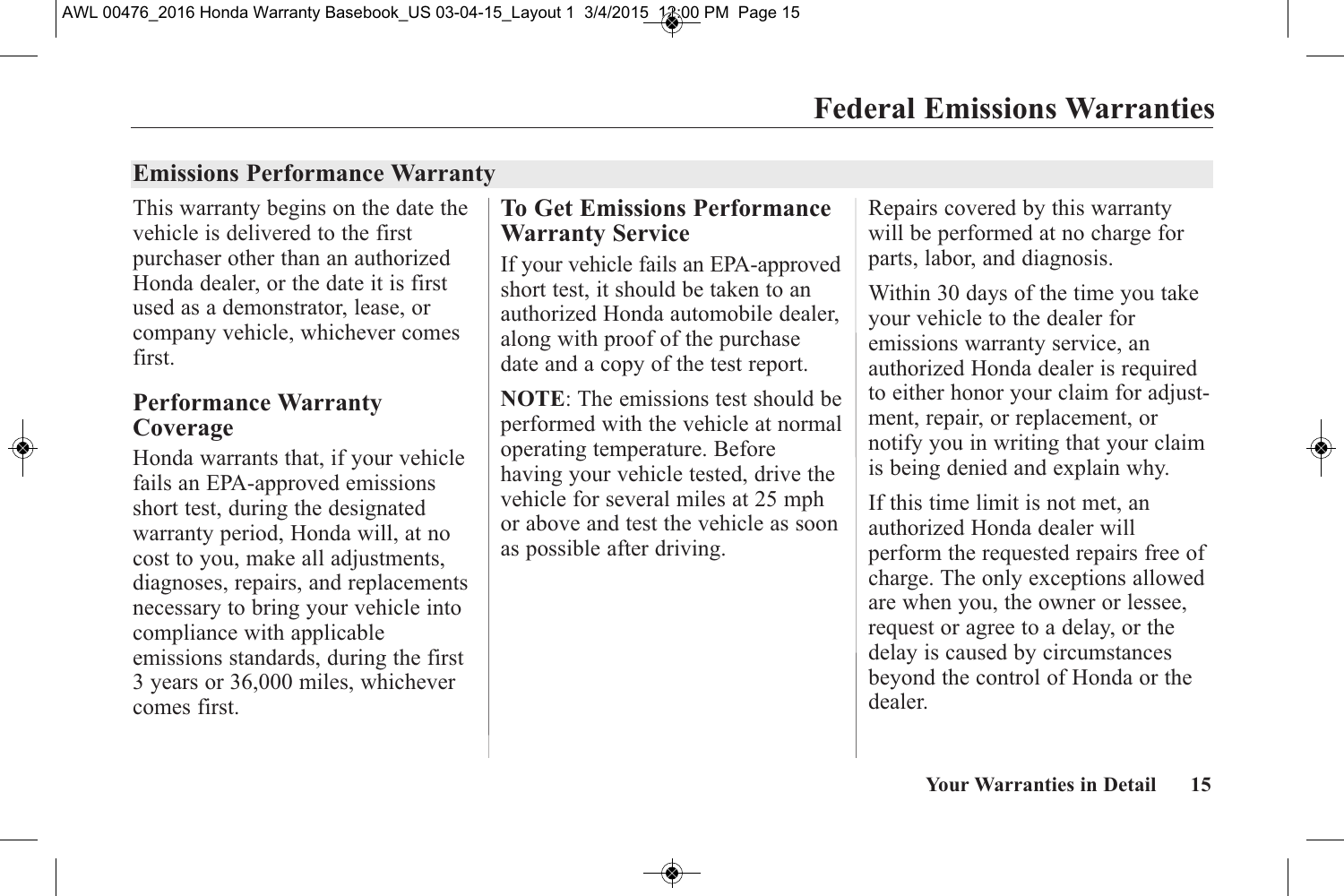# **Emissions Performance Warranty**

If an authorized Honda automobile dealer is unable to repair your vehicle within 30 days from the time you take your vehicle to the dealer, you may have your vehicle repaired at any repair facility you choose. The only exceptions allowed are when you, the owner or lessee, request or agree to a delay, or the delay is caused by circumstances beyond the control of Honda or the dealer.

If, due to a Honda dealer's delay (as previously described), you choose a repair facility that is not an authorized Honda dealer, Honda will reimburse you for the repair, including diagnosis. Parts reimbursement is at the manufacturer's suggested retail price, and labor reimbursement is at a geographically appropriate hourly rate for Honda's recommended time allowance. For reimbursement, present the replaced part(s) and a copy of the paid receipt to any authorized Honda automobile dealer.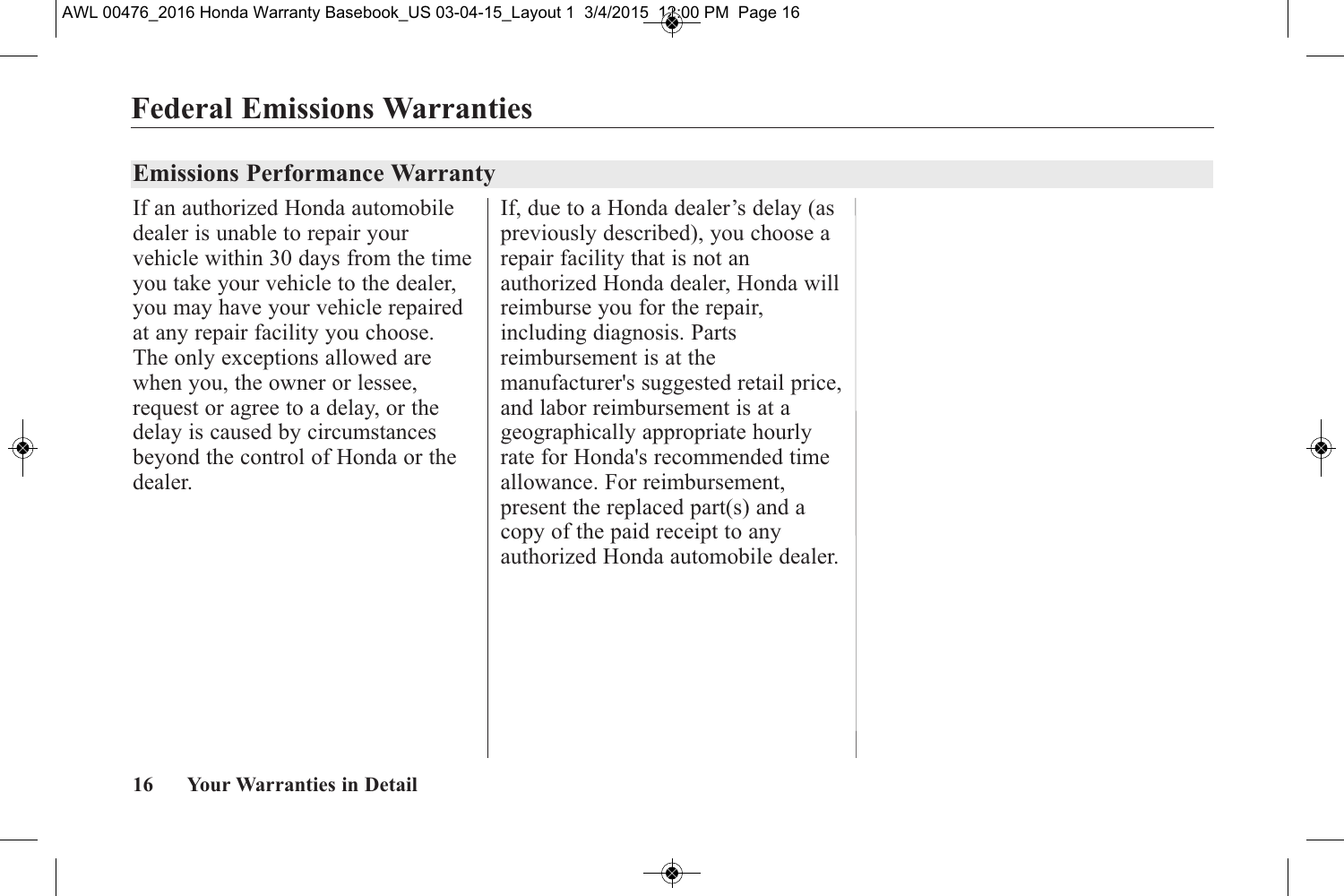The Federal emissions warranties cover these emissions systems on your Honda.

- Crankcase Control System
- Evaporative and Refueling Emissions Control Systems
- Exhaust Gas Recirculation (EGR) System
- Exhaust System
- Ignition System
- Fuel Injection System
- OBD System
- Transmission Control System
- Intake Air System
- Valve Control System
- Air Conditioning System
- Hybrid Powertrain System (includes Integrated Motor Assist (IMA) System)

Coverage on components in these systems may vary by vehicle model and location. The coverages are:

- 3 years or 36,000 miles, whichever comes first, basic coverage, with extended coverage on selected components
- Air Conditioning System is covered for 3 years or 36,000 miles, whichever comes first, with the exception of air conditioner refrigerant which is limited to 2 years or 24,000 miles, whichever comes first, unless required as part of a warranty repair.

In the back of this booklet is the Emissions Warranty Parts Lists. This contains a detailed list of covered components and the warranty duration for your vehicle. For a replacement or updated list:

- go online at *owners.honda.com*, and register with Honda Owners
- contact your authorized Honda dealer
- contact Honda Automobile Customer Service (see inside front cover)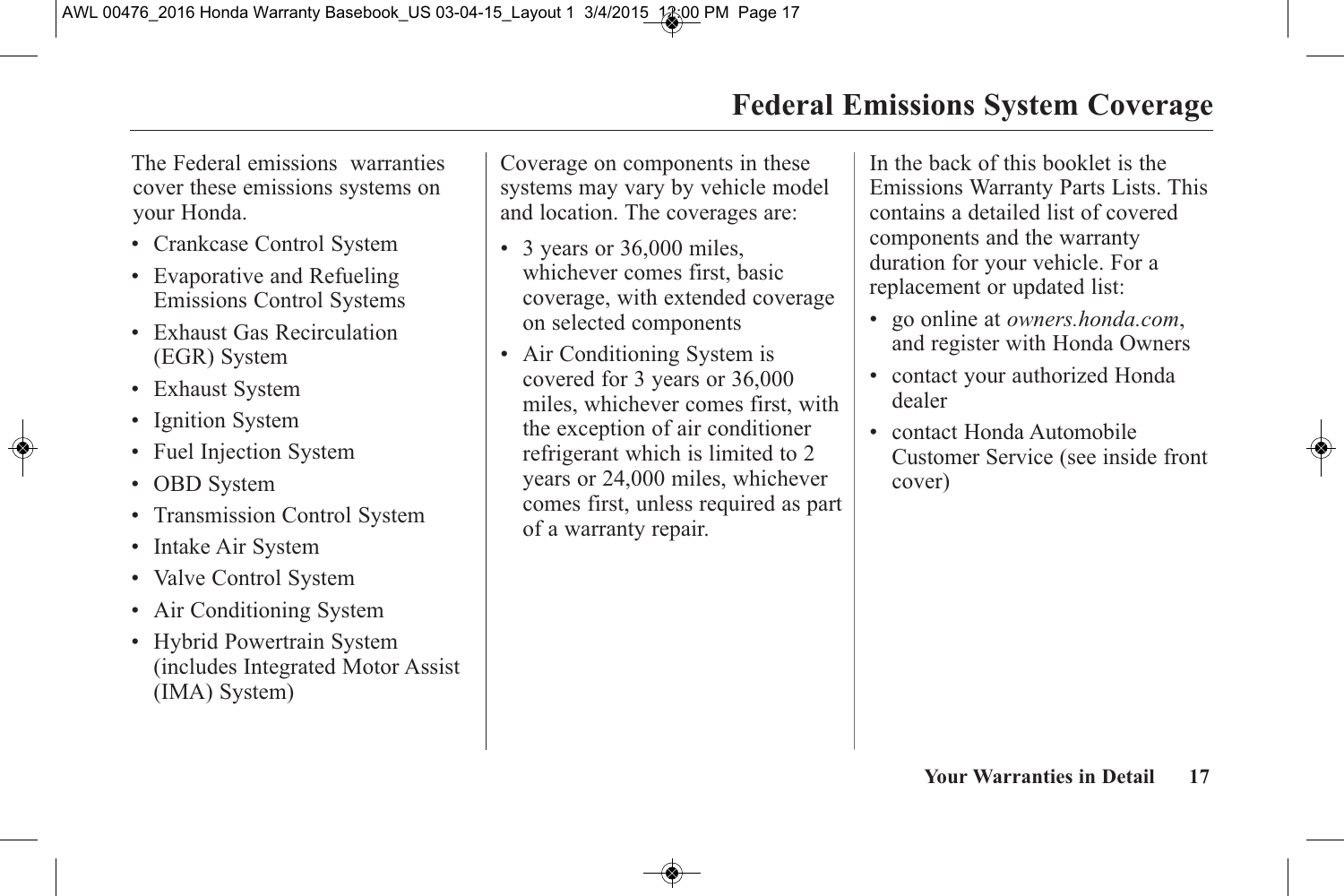*In addition to the Federal Emissions Warranties, the California Emissions Warranties that follow cover all vehicles registered and normally driven in California, Connecticut, Delaware, Maine, Maryland, Massachusetts, New Jersey, New York, Oregon, Pennsylvania, Rhode Island, Vermont, and Washington.*

#### **Time and Mileage Period**

These warranties begin on the date the vehicle is delivered to the first purchaser other than an authorized Honda dealer, or the date it is first used as <sup>a</sup> demonstrator, lease, or company vehicle, whichever comes first. The duration of the warranties may vary depending on vehicle model and location. Refer to the emissions parts list at the back of this booklet for information on the warranty duration of the systems that receive extended coverage.

#### **Your Warranty Rights and Obligations**

The California Air Resources Board and Honda are pleased to explain the emissions control systems warranties on your 2016 Honda vehicle. In California, new motor vehicles must be designed, built, and equipped to meet the state's stringent anti-smog standards. Honda must warrant the emissions control systems on your vehicle for the periods of time listed here provided there has been no abuse, neglect, or improper maintenance of your vehicle.

Your emissions control systems may include parts such as the carburetor or fuel injection system, the ignition system, catalytic converter, and engine computer. Also included may be hoses, belts, connectors, and other emissions-related assemblies.

Where <sup>a</sup> warrantable condition exists, Honda will repair your vehicle at no

cost to you, including diagnosis, parts, and labor.

# **Manufacturer's Warranty Coverage**

For **3 years or 50,000 miles\*,** whichever occurs first:

- If your vehicle fails <sup>a</sup> Smog Check inspection, all necessary repairs and adjustments will be made by Honda to ensure that your vehicle passes the inspection. This is your emissions control systems' **PERFORMANCE WARRANTY.**
- If any emissions-related par<sup>t</sup> on your vehicle is defective, the par<sup>t</sup> will be repaired or replaced by Honda. This is your short-term emissions control systems' **DEFECTS WARRANTY.**

Refer to the emissions parts list in the back of this booklet for more information on the warranty duration and the emissions systems that are covered.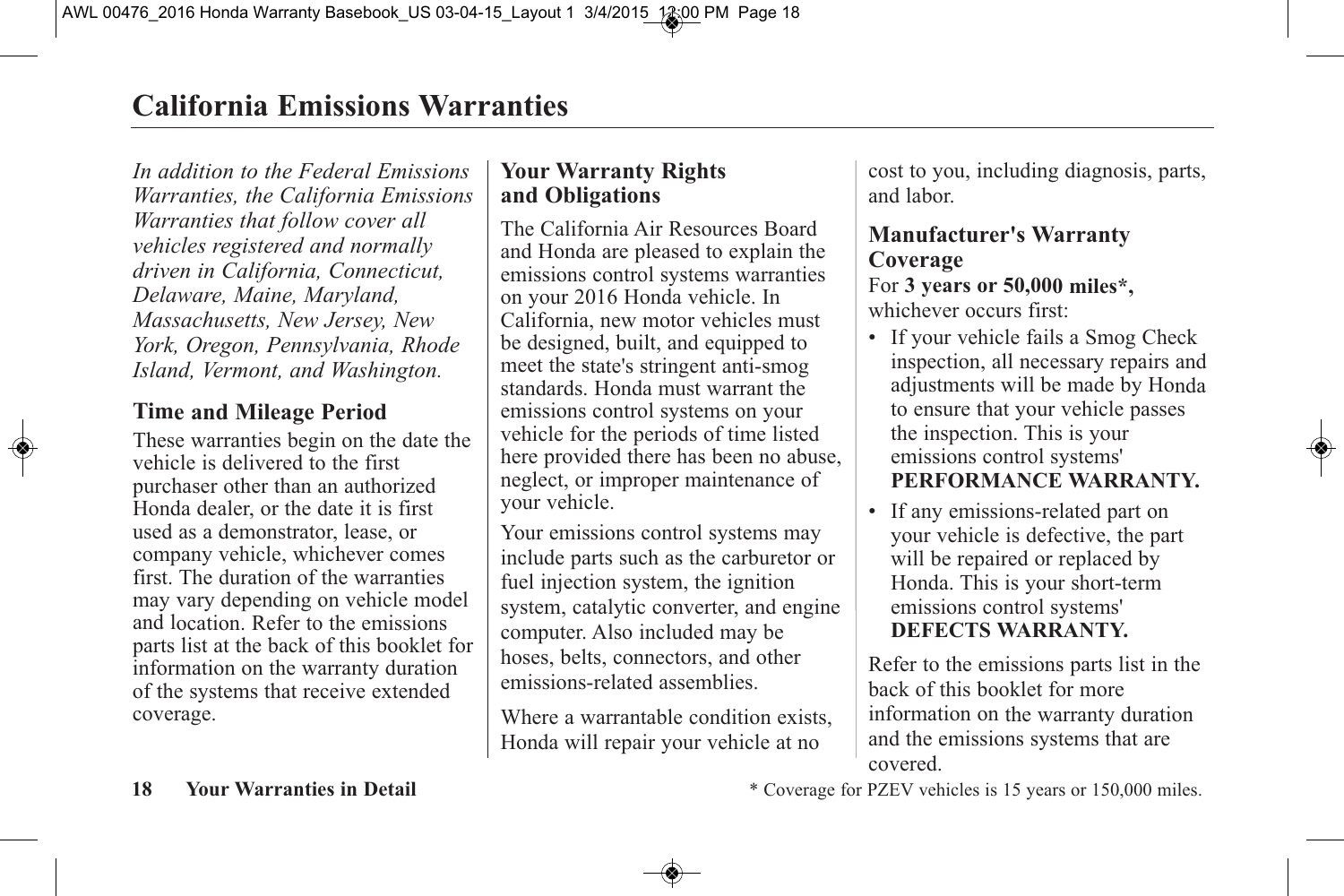For **7 years or 70,000 miles,** whichever comes first:

If an emissions-related part in the supplied list that is specially noted with coverage for 7 years or  $70,000$ miles is defective, the part will be repaired or replaced by Honda. This is your long-term emissions control systems' **DEFECTS WARRANTY**.

Refer to the emissions parts list at the back of this booklet for information on the warranty duration of the systems that receive extended coverage.

#### **Owner's/Lessee's Warranty Responsibilities**

As the vehicle owner, you are responsible for the performance of the required maintenance listed in your owner's manual. Honda recommends that you retain all receipts covering maintenance on

your vehicle, but Honda cannot deny warranty solely for the lack of receipts or for your failure to ensure the performance of all scheduled maintenance.

You are responsible for bringing your vehicle to a Honda dealer as soon as a problem exists. The warranty repairs should be completed in a reasonable amount of time, not to exceed 30 days.

As the vehicle owner/lessee, you should also be aware that Honda may deny warranty coverage to you if your vehicle or a part has failed due to abuse, neglect, improper maintenance, or unapproved modifications.

If you have any questions regarding your warranty rights and responsibilities, you should contact Honda Automobile Customer

Service (see the inside front cover). California residents may also contact the California Air Resources Board.

California Air Resources Board 9528 Telstar Avenue El Monte, CA 91731

The California Emissions Control Systems Defects and Emissions Performance warranties are in addition to the Honda New Vehicle Limited Warranty. These warranties are given only to the owner or lessee of a 2016 model year Honda automobile distributed by American Honda through the Honda Automobile Division, for a vehicle registered and operated in California or other states that have adopted California warranty regulations.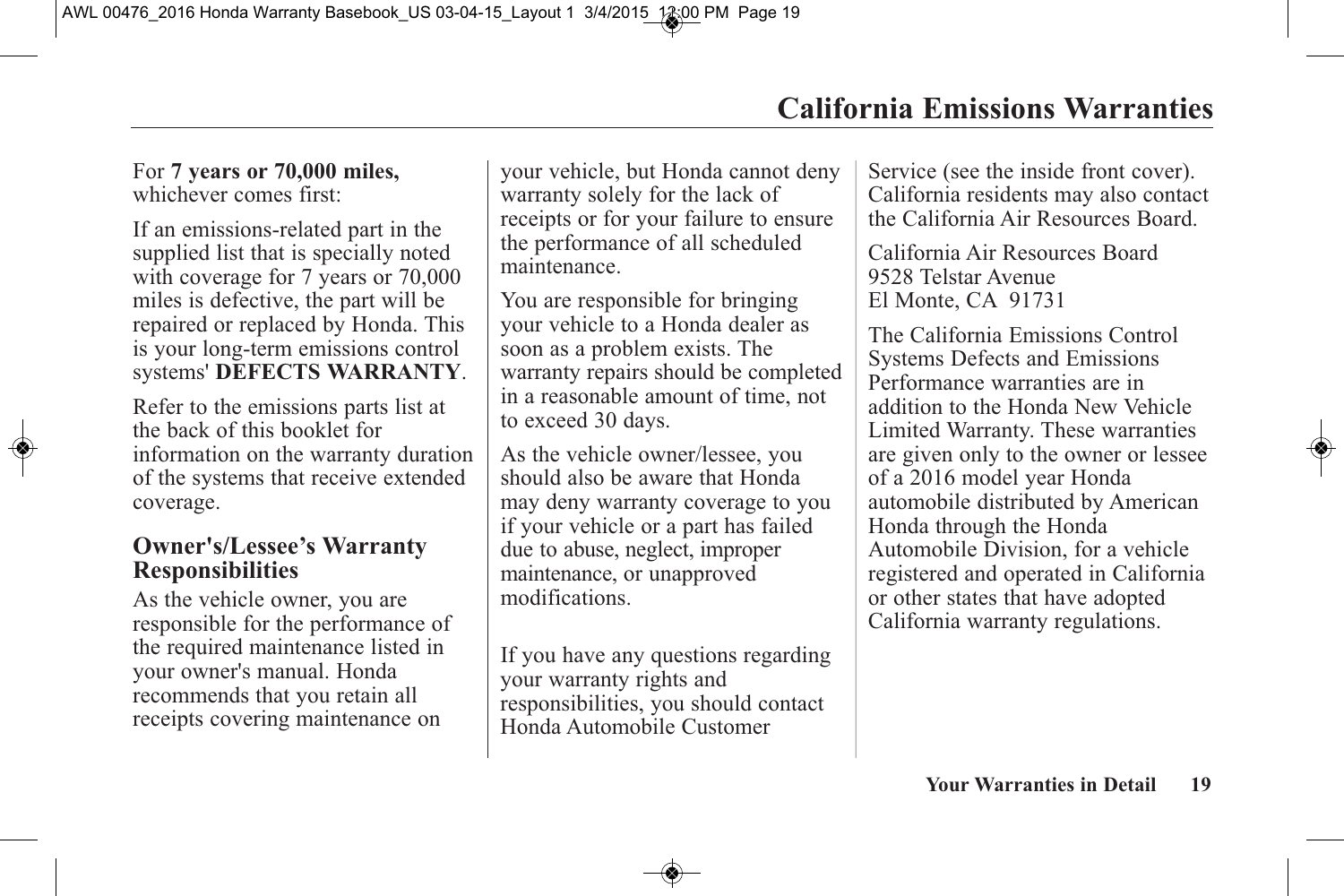# **California Emissions Warranties**

If an authorized Honda automobile dealer cannot repair your vehicle or honor your claim within a reasonable period of time, contact Honda Automobile Customer Service for assistance (see inside front cover). If you are not satisfied with the way in which a claim was resolved by Honda, in California, you may write directly to:

California Air Resources Board 9528 Telstar Avenue El Monte, CA 91731

# **Your Responsibilities**

To qualify for coverage under the defects and performance warranties, you should operate and maintain your 2016 Honda automobile according to the requirements on page 35 of this warranty booklet, the maintenance schedule in the owner's manual, and/or the information provided by the Maintenance

Minder™. This schedule is designed to keep your vehicle's emissions control systems functioning properly by maintaining your vehicle in peak operating condition.

Honda will not deny a claim for emissions warranty coverage because you did not generally maintain the vehicle, or do not have maintenance records to show that you did. However, any part that fails as a result of your abuse, misuse, unapproved modification, use of non-equivalent parts, or failure to perform required maintenance affecting the failed part, will not be covered under this warranty. Honda recommends that only parts supplied by Honda or equivalent parts be used to repair your vehicle.

**Maintenance, replacement, or repair of emissions control devices and systems may be done by any automotive repair establishment or individual.**

Under normal circumstances, Honda will pay for warranty repairs only when they are performed at an authorized Honda repair facility. However, in an emergency situation, the repair of emissions control devices or systems may be done by any automotive repair establishment or individual, or by the owner, using an equivalent, non-Honda replacement part.

An emergency situation is considered to exist if an authorized Honda repair facility is not reasonably available, when a warranted part is not available within 30 days, or when an authorized Honda repair facility is unable to complete a repair within 30 days.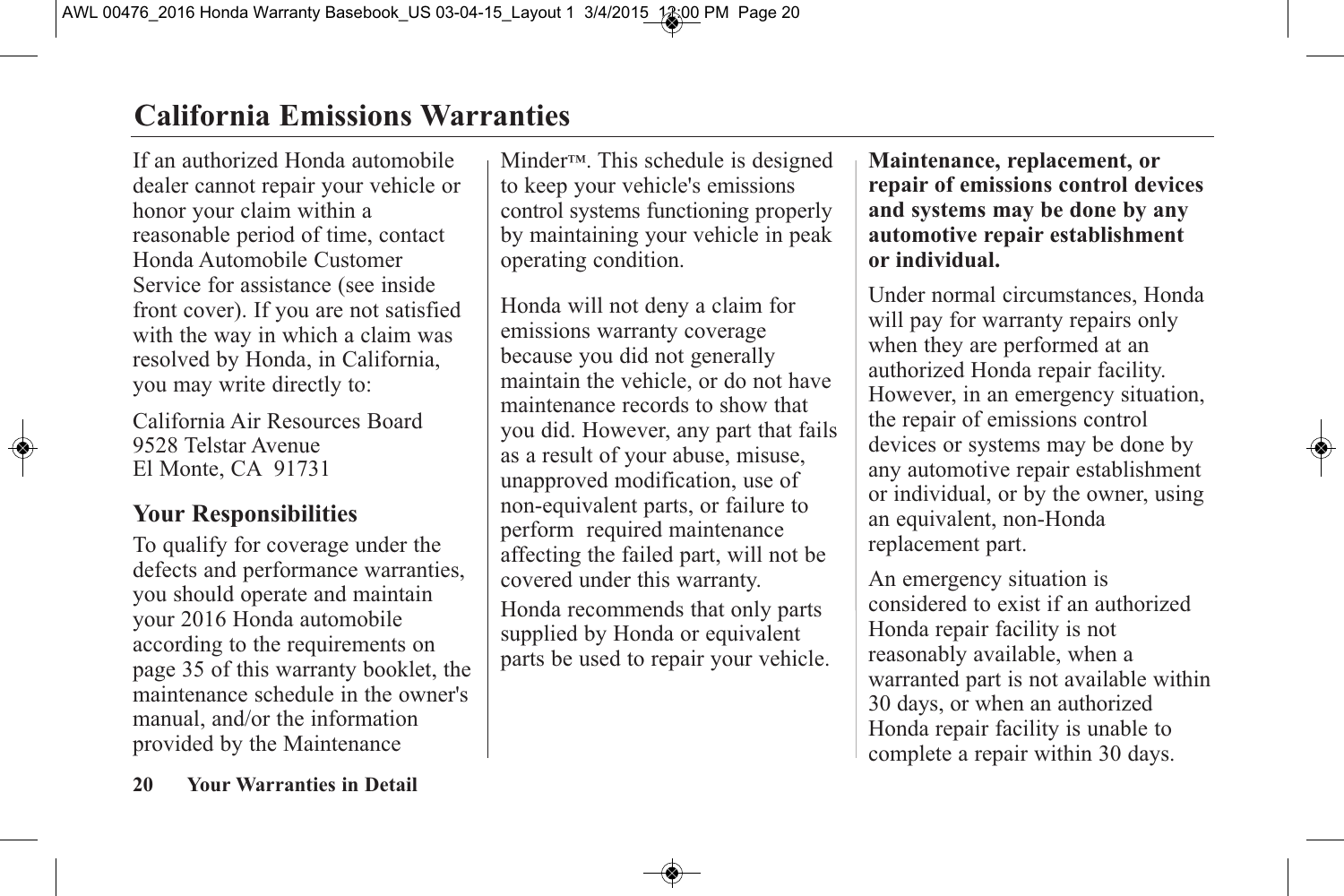Honda will reimburse you for those emergency repairs, including diagnosis, covered by the Emissions **Warranties** 

Parts reimbursement is at the manufacturer's suggested retail price, and labor reimbursement is at a geographically appropriate hourly labor rate for Honda's recommended time allowance. For reimbursement present the replaced parts and a copy of the paid receipt to any authorized Honda automobile dealer.

The use of replacement parts not equivalent to the original parts may impair the effectiveness of your vehicle's emissions control systems. If a non-equivalent replacement part is used in the maintenance or repair of your vehicle, and if an authorized Honda automobile dealer determines it is defective or causes damage to a warranted part, your claim for repair to bring your vehicle into compliance with applicable standards may be denied. However, a warranty claim will not be denied if a vehicle fails to meet emission standards for reasons unrelated to the use of a non-equivalent replacement part.

#### **These Warranties Do Not Cover:**

- Failures or malfunctions of the emissions control systems caused by abuse, alteration, accident, misuse, or the use of leaded or non-approved gasoline.
- Replacement of maintenance items such as, but not limited to: spark plugs, filters, hoses, belts, coolant, or lubricants beyond their first scheduled maintenance.
- Consequential damages such as loss of time or use of the vehicle.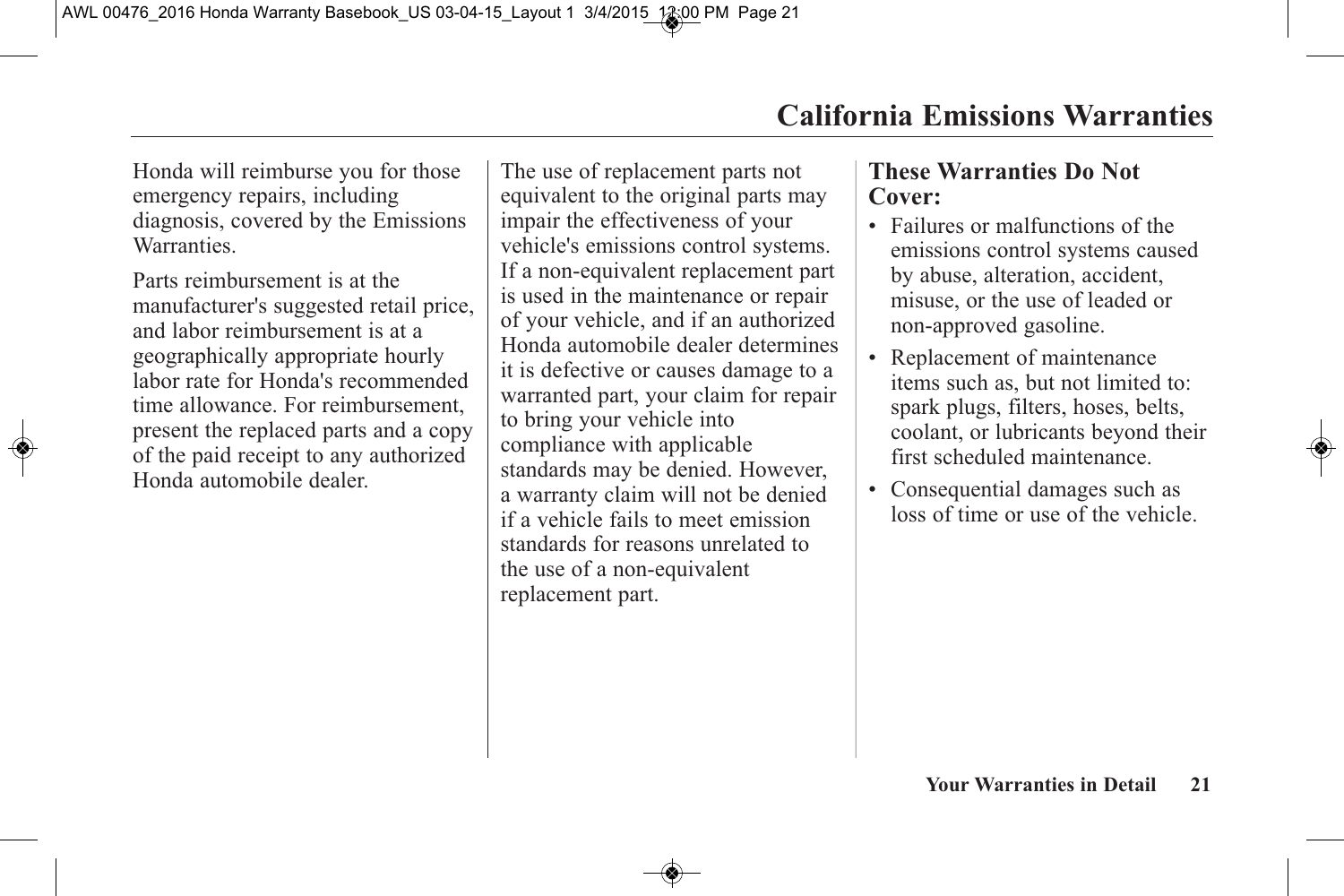# **Emissions Control Systems Defects Warranty**

# **Defects Warranty Coverage**

Honda warrants to the owner or lessee of any 2016 California model that the automobile:

1. is designed, built, and equipped to conform with all emissions standards applicable at the time of sale or lease,

#### and

2. is free from defects in materials and workmanship which would cause it to fail to conform with applicable emissions requirements during the specified time and mileage periods.

Refer to the emissions parts list in the back of this booklet for more information on the warranty duration of the emissions systems that receive extended coverage.

#### **To Get Emissions Warranty Service**

Repairs covered by this warranty will be performed at no charge for parts, labor, and diagnosis. Any authorized Honda automobile dealer will perform the adjustment, repair, or replacement within 30 days from the time you take your vehicle to the dealer.

If an authorized Honda automobile dealer is unable to repair your vehicle within 30 days from the time you take your vehicle to the dealer, then this situation will be treated as an emergency and you may have your vehicle repaired at any repair facility you choose.

If you choose a repair facility that is not an authorized Honda dealer, Honda will reimburse you for the repair, including diagnosis. Parts reimbursement is at the manufacturer's suggested retail price, and labor reimbursement is at a geographically appropriate hourly labor rate for Honda's recommended time allowance. For reimbursement, present the replaced part(s) and a copy of the paid receipt to any authorized Honda automobile dealer.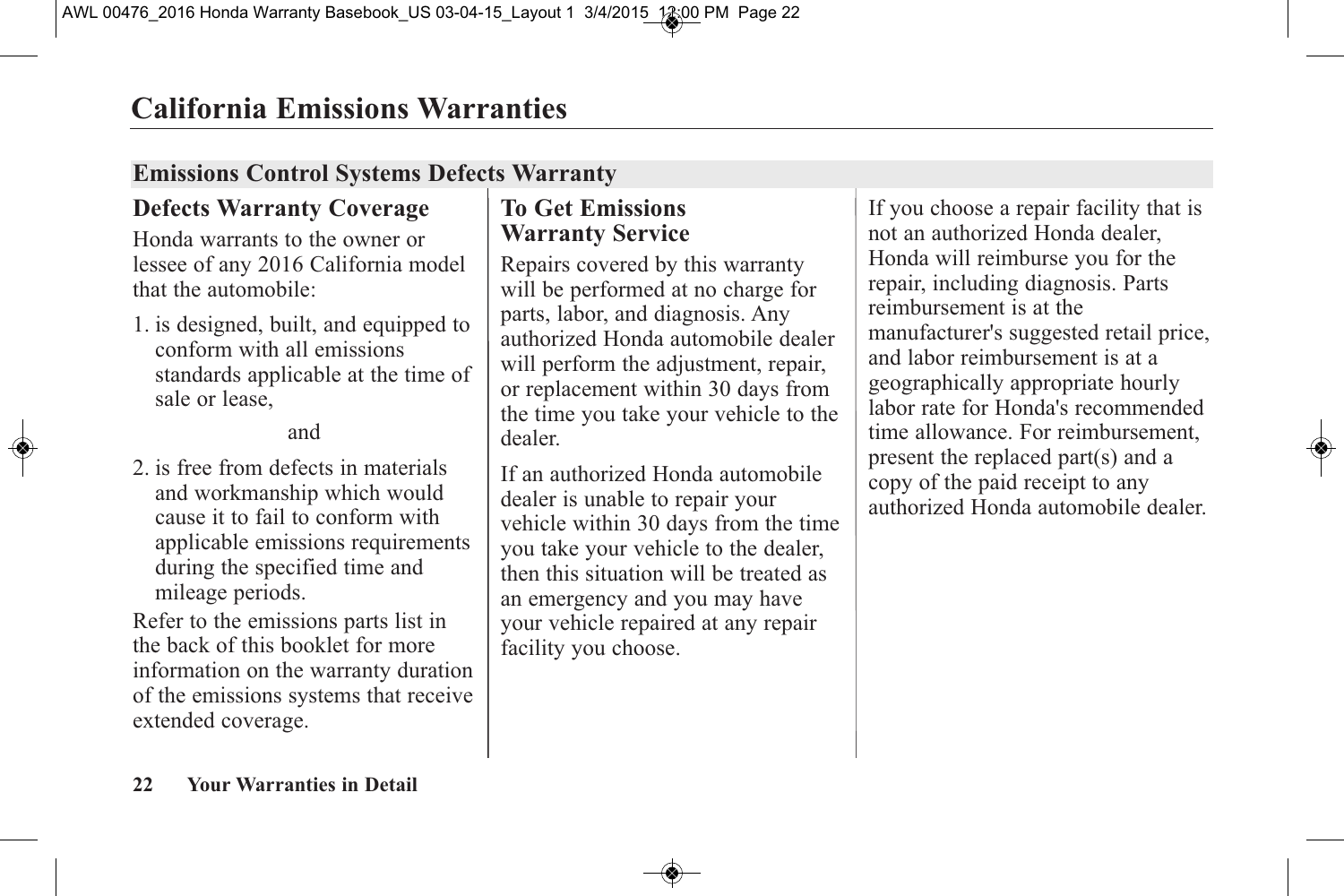# **Emissions Performance Warranty**

This warranty begins on the date the vehicle is delivered to the first purchaser other than an authorized Honda dealer, or the date it is first used as a demonstrator, lease or company vehicle, whichever comes first.

#### **Performance Warranty Coverage**

Honda warrants to the owner or lessee of any 2016 model-year Honda that if your vehicle fails a Smog Check test (or an EPAapproved short test) during the warranty coverage period, Honda will, at no cost to you, make all adjustments, diagnoses, repairs, and replacements necessary to make your vehicle pass the test.

Refer to the emissions parts list in the back of this booklet for more information on the warranty duration of the emissions systems that receive extended coverage.

#### **To Get Emissions Warranty Service**

If your vehicle fails a Smog Check test (or an EPA-approved short test), it should be taken to an authorized Honda automobile dealer. Take along a copy of the Smog Check test report.

**NOTE**: The emissions test should be performed with the vehicle at normal operating temperature. Before having your vehicle tested, drive the vehicle for several miles at 25 mph or above and test the vehicle as soon as possible after driving.

Repairs covered by this warranty will be performed at no charge for parts, labor, and diagnosis.

Within 30 days of the time you take your vehicle to the dealer for emissions warranty service, an authorized Honda dealer is required either to honor your claim for adjustment, repair, or replacement, or to notify you in writing that your claim is being denied and explain why.

If this time limit is not met, an authorized Honda dealer will perform the requested repairs free of charge. The only exceptions allowed are when you, the owner or lessee, request or agree to a delay, or the delay is caused by circumstances beyond the control of Honda or the dealer.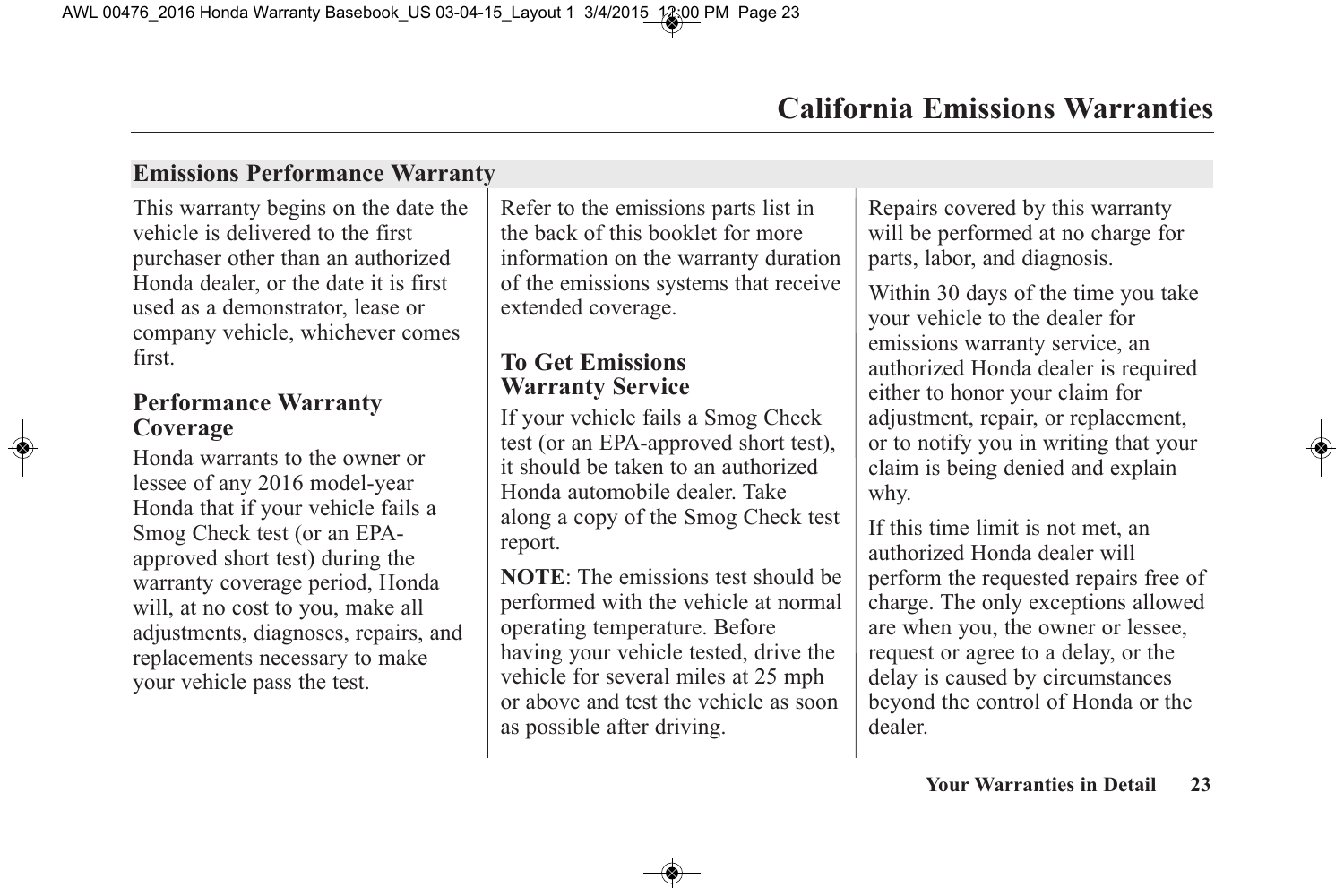### **Emissions Performance Warranty**

If an authorized Honda automobile dealer is unable to repair your vehicle within 30 days from the time you take it to the dealer, you may have your vehicle repaired at any repair facility you choose. The only exceptions allowed are when you, the owner or lessee, request or agree to a delay, or the delay is caused by circumstances beyond the control of Honda or the dealer.

If, due to a Honda dealer's delay (as previously described), you choose a repair facility that is not an authorized Honda dealer, Honda will reimburse you for the repair, including diagnosis. Parts reimbursement is at the manufacturer's suggested retail price, and labor reimbursement is at a geographically-appropriate hourly labor rate for Honda's recommended time allowance. For reimbursement, present the replaced part(s) and a copy of the paid receipt to any authorized Honda automobile dealer.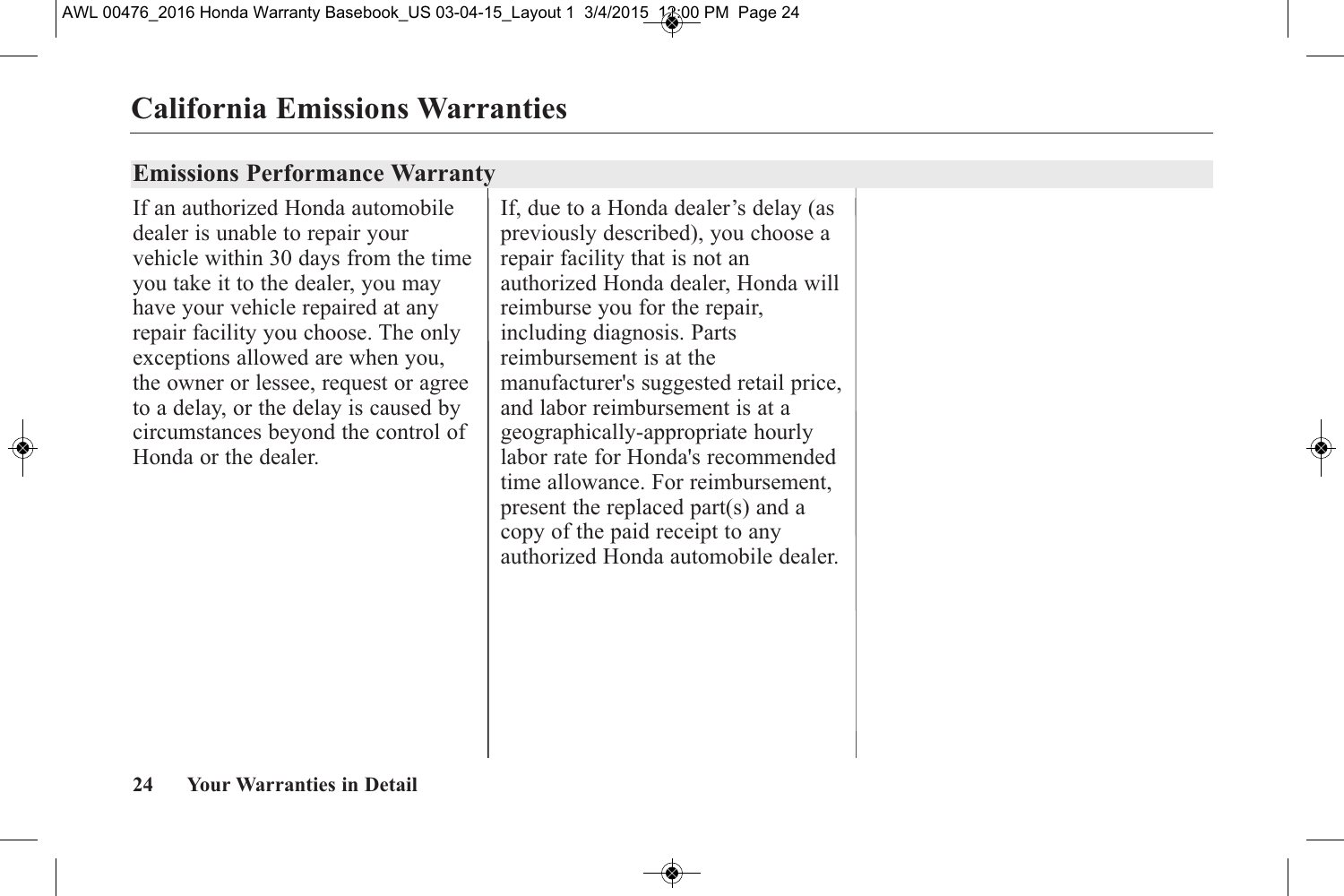The California emissions warranties cover these emissions systems on your Honda.

- Crankcase Control System
- Evaporative and Refueling Emissions Control Systems
- Exhaust Gas Recirculation (EGR) System
- Exhaust System
- Ignition System
- Fuel Injection System
- OBD System
- Transmission Control System
- Intake Air System
- Valve Control System
- Hybrid Powertrain, including Integrated Motor Assist System (IMA)

Coverage on components in these systems may vary by vehicle model and location. The coverages are:

• 3 years or 50,000 miles, whichever comes first, basic coverage in California and other specified states, with extended coverage on selected components In the back of this booklet is the Emissions Warranty Parts Lists. This contains a detailed list of covered components and the warranty duration for your vehicle. For a replacement or updated list:

- go online at *owners.honda.com*, and register with Honda Owners
- contact your authorized Honda dealer
- contact Honda Automobile Customer Service (see the inside front cover)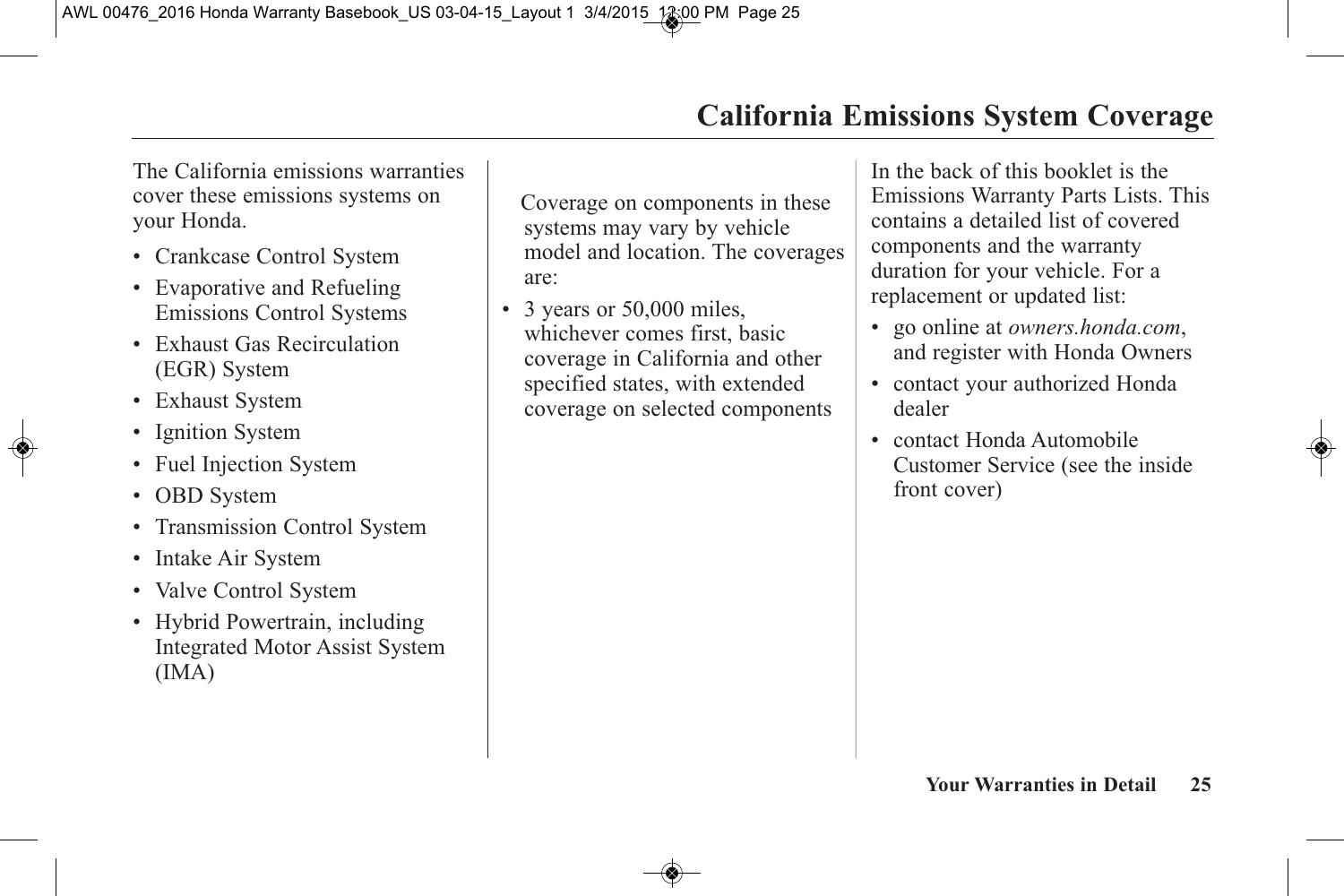This hybrid powertrain system warranty applies to all Honda models with hybrid powertrains. It is in addition to the New Vehicle Limited Warranty and the Federal/California emissions warranties.

Refer to the Emissions Warranty Parts List in the back of this booklet for information on the warranty duration and the components that are covered. For a replacement or updated list:

- go online at *owners.honda.com*, and register with Honda Owners
- contact your authorized Honda dealer
- contact Honda Automobile Customer Service (see the inside front cover)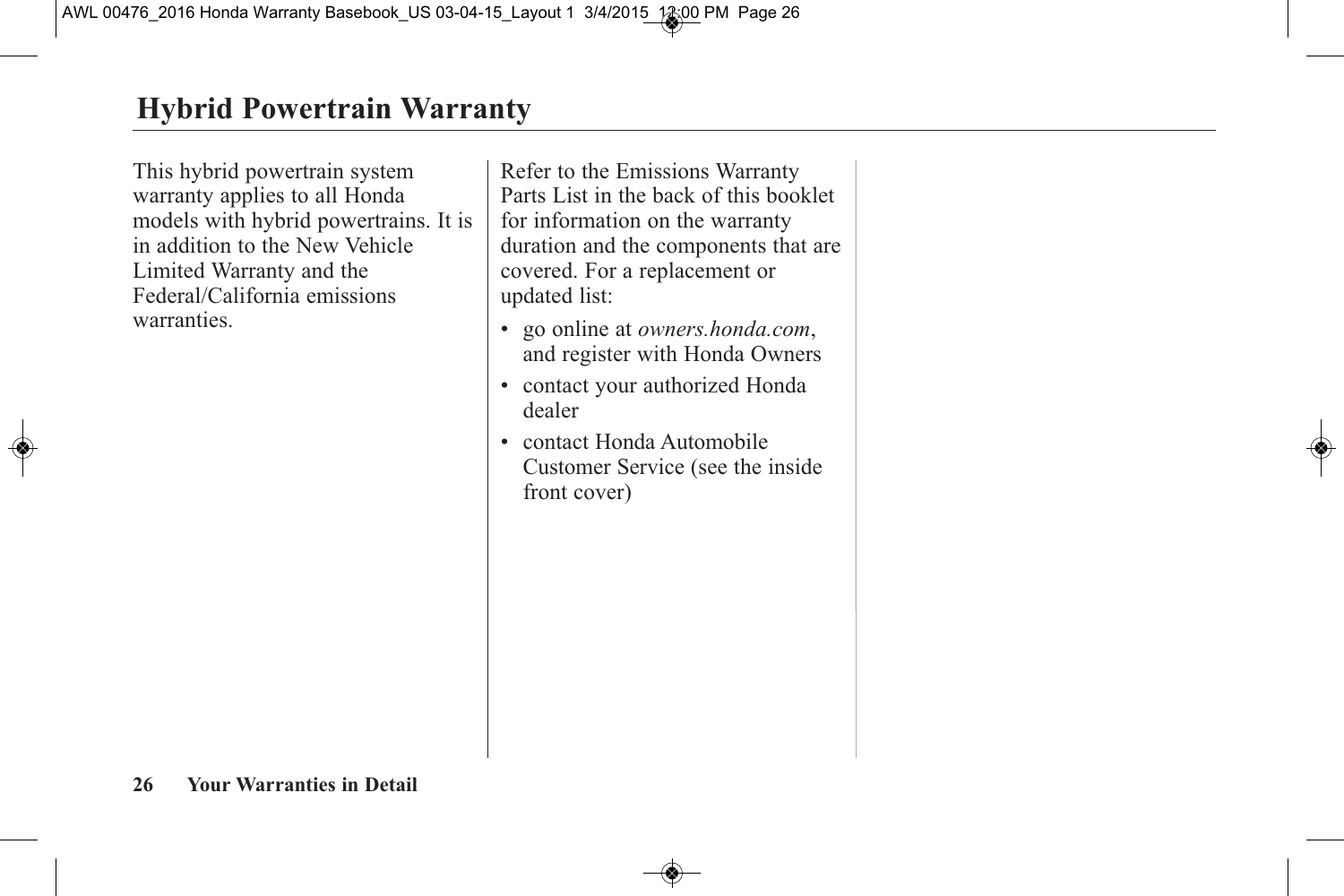The tires that come as original equipment on your new Honda are warranted by their manufacturer (including the compact spare tire\*). A separate warranty statement for the tires is in the glove box.

# **Obtaining Warranty Service**

Your Honda dealer will be glad to help in determining if a problem in your vehicle is caused by a defective tire. Your Honda dealer can also assist you in locating a local representative of the tire's manufacturer so you can get warranty service.

# **Original Equipment Tire Manufacturers**

#### *Yokohama Tires*

Yokohama Tire Corporation 601 South Acacia Avenue Fullerton, CA 92831

#### $-OR-$

P.O. Box 4550 Fullerton, CA 92834-9550 (800) 722-9888; (714) 870-3800

#### *Michelin Tires*

Michelin Tire Corporation Customer Relations Department P.O. Box 19001 Greenville, SC 29602-9001 (800) 847-3435; (864) 458-5000

#### *Goodyear/Dunlop Tires*

Goodyear Tire & Rubber Company 1144 East Market Street Akron, OH 44316-0001

(800) 321-2136; (330) 796-2121

#### *Continental Tires*

Continental Tire North America, Inc. 1800 Continental Blvd. Charlotte, NC 28273

(800) 847-3349

#### *Bridgestone/Firestone Tires*

Bridgestone Americas Holding, Inc. Consumer Affairs Department P.O. Box 7988 Chicago, IL 60680-9534 (800) 367-3872

*These addresses and phone numbers are subject to change. Contact your Honda dealer for current information.*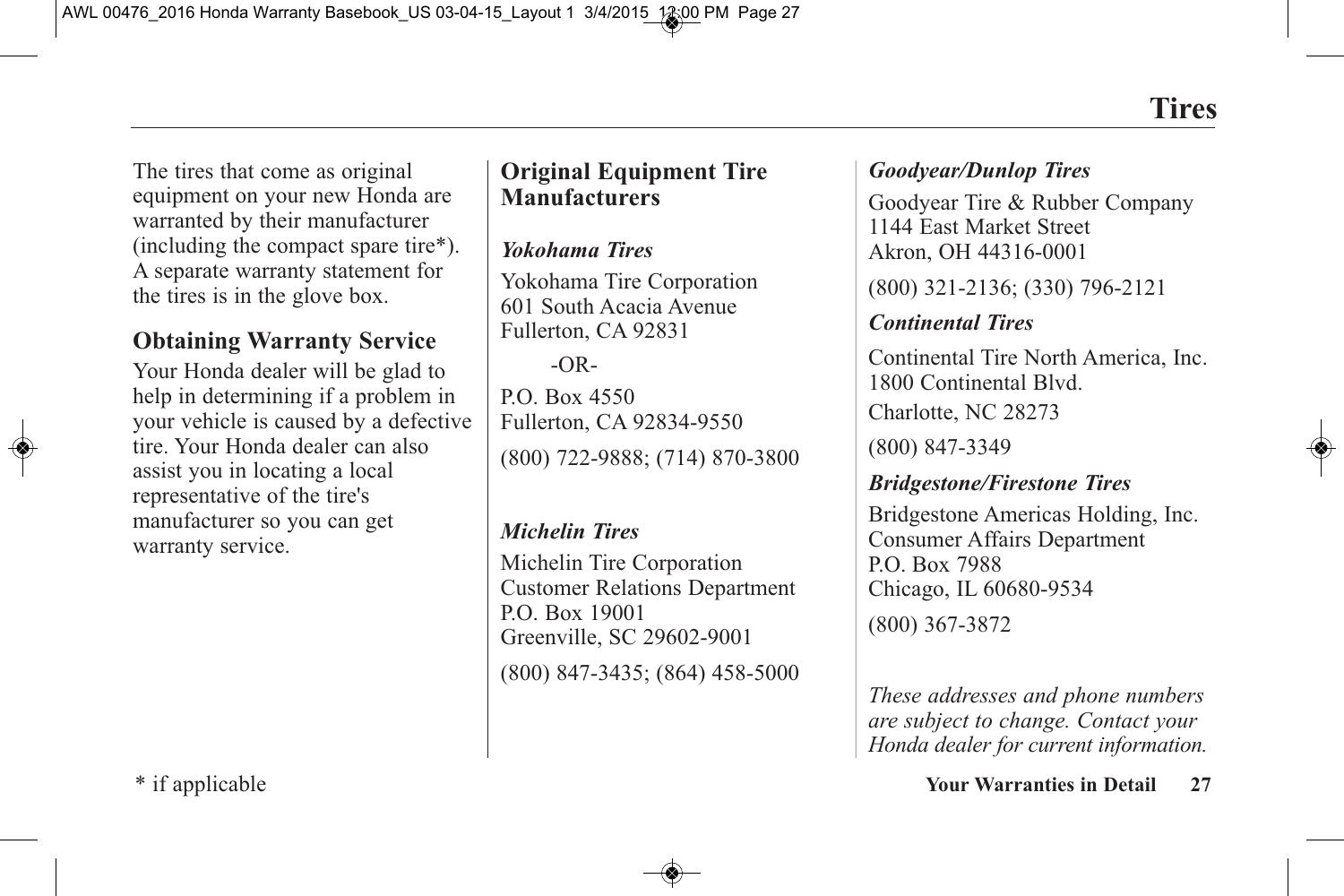While seat belts cannot completely remove the possibility of injury, they do provide a very significant level of protection when used properly. Honda believes the best way to enhance your safety is to use your seat belt. To encourage their use, the seat belts should always be in good operating condition.

# **Time Period**

This warranty's coverage begins on the same date as the New Vehicle Limited Warranty (see page 9), and continues for 15 years or 150,000 miles, whichever comes first.

# **Warranty Coverage**

Honda will, at its option, repair or replace any Honda seat belt component that fails to function properly during normal use. This includes all parts and labor charges.

# **This Warranty Does Not Cover:**

- Replacement of a properlyfunctioning seat belt assembly strictly for cosmetic or comfort reasons.
- Failure caused by abuse, alteration, accidental damage, misuse, or malfunction resulting from a collision.
- Components of the Supplemental Restraint System (SRS - front airbag) that interact with, or act upon, the vehicle's seat belts (such as, but not limited to, the latch sensor, the belt pretensioners, or the ECU). Those components are covered under the New Vehicle Limited Warranty.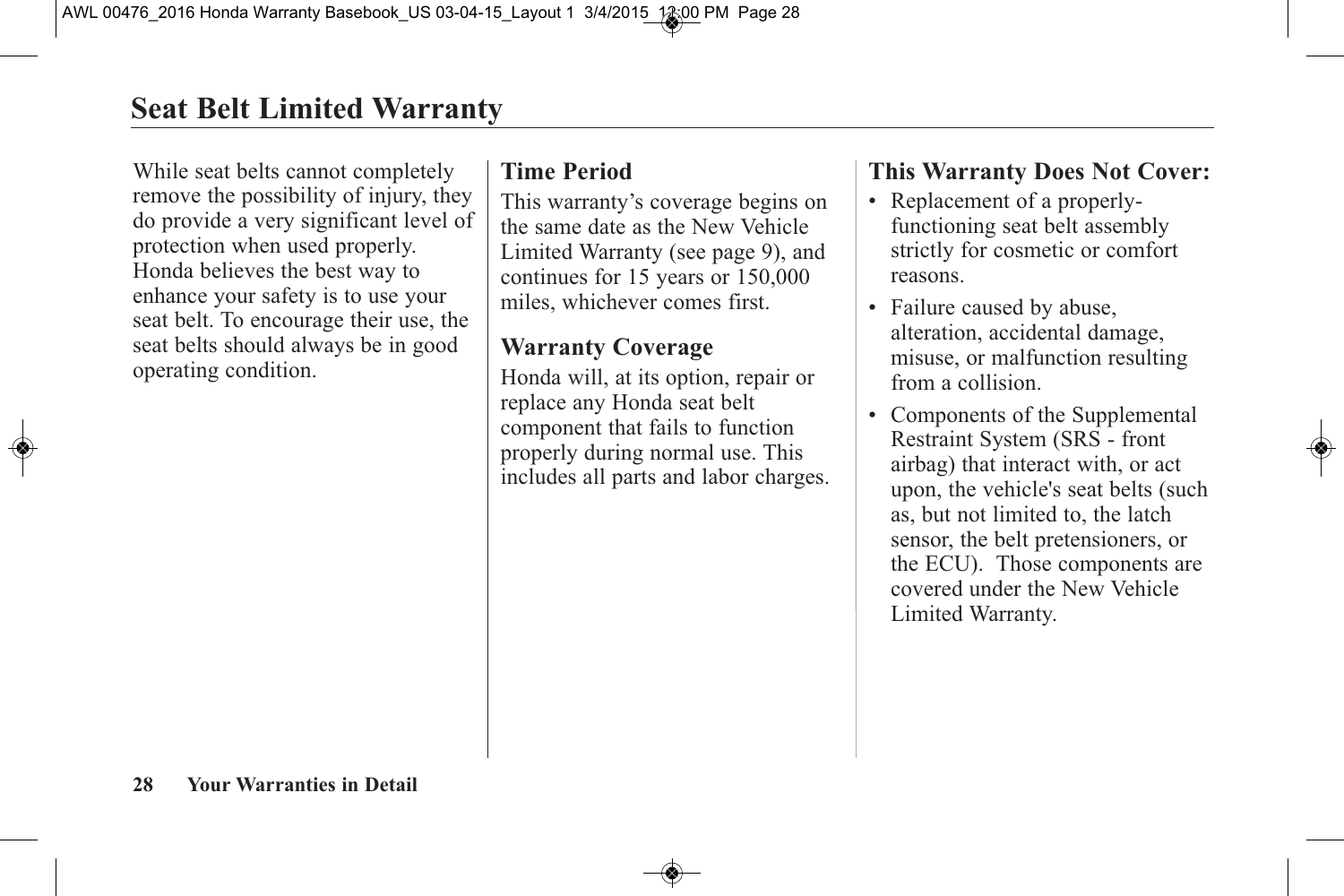Only the vehicle's original owner or lessee can make a claim under this warranty. Coverage cannot be transferred to any other person or institution (such as an insurance company).

### **Time and Mileage Period**

This warranty's coverage begins on the same date as the New Vehicle Limited Warranty (see page 9), and continues for 5 years with no mileage limit. Any body panels repaired or replaced under this warranty are covered only for the time remaining in the original 5 years of coverage.

# **Warranty Coverage**

Honda will repair or replace any original body panel that rusts completely through from the inside out (perforated by corrosion). This

includes panels previously repaired or replaced under this warranty. Rust that does not perforate, but is caused by a defect in material or workmanship, is covered under the New Vehicle Limited Warranty. You will not be charged for any parts, material, or labor under this warranty. The decision to repair, rather than replace, any rusted body panel will be made by Honda.

# **This Warranty Does Not Cover:**

- Surface rust on the underbody or any other part of the vehicle except body panels.
- Rusting of body panels that were repaired, replaced, or refinished after retail sale of the vehicle, unless those panels were repaired or replaced under this warranty.
- Body panel rust caused by abuse, misuse, or lack of maintenance.
- Rusting where the paint has been damaged by road hazards such as stones and debris.
- Rust caused by immersion of the body panel in water, mud, or sand; or resulting from exposure to corrosive gas or industrial fallout.
- Paint matching. Honda reserves the right to decide how much of the repaired or replaced panel, and any adjoining body panels, need to be repainted to match the original finish. Honda will not, under any circumstances, authorize painting the entire vehicle strictly for the purpose of paint matching.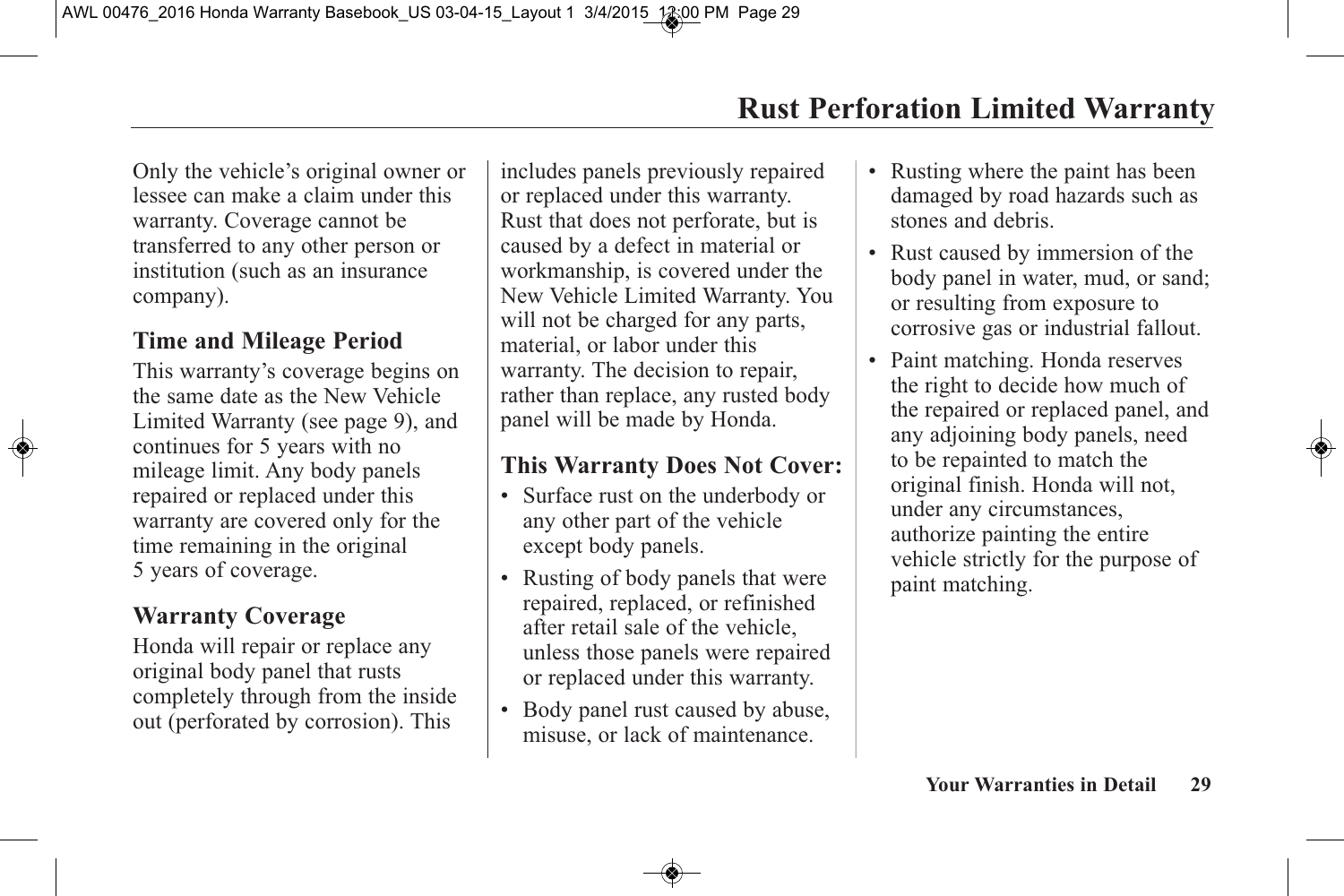This warranty, unless changed by American Honda in a document provided to you prior to your purchase of an accessory for your 2016 vehicle, applies to accessories distributed by American Honda and purchased from a Honda automobile dealer in the United States, Puerto Rico, the U.S. Virgin Islands, Guam, and the Commonwealth of the Northern Mariana Islands.

# **Time and Mileage Period**

#### **Accessories Installed Prior to**

**Retail Sale:** This warranty begins on the same date as the New Vehicle Limited Warranty (see page 9). All accessories are covered for the length of the New Vehicle Limited Warranty: 3 years or 36,000 miles, whichever comes first.

# **Accessories Installed by a Honda Dealer After Retail Sale:** This

warranty begins on the date the accessory is installed on the vehicle. All accessories are covered for the longer of the following two periods:

1) the time remaining in the New Vehicle Limited Warranty,

or

2) one year.

**Accessories Not Installed by a Honda Dealer:** This warranty begins on the date the accessory is purchased from a Honda dealer. All accessories are covered for 1 year.

# **Warranty Coverage**

Honda will repair or replace any Honda accessory distributed by American Honda that is defective in material or workmanship under normal use. Honda will decide if an accessory will be repaired rather than replaced. If the accessory was installed by a Honda dealer, all parts and labor costs are covered. If the accessory was installed by someone else, the cost of all parts to repair or replace it are covered by Honda, but you must pay the labor costs.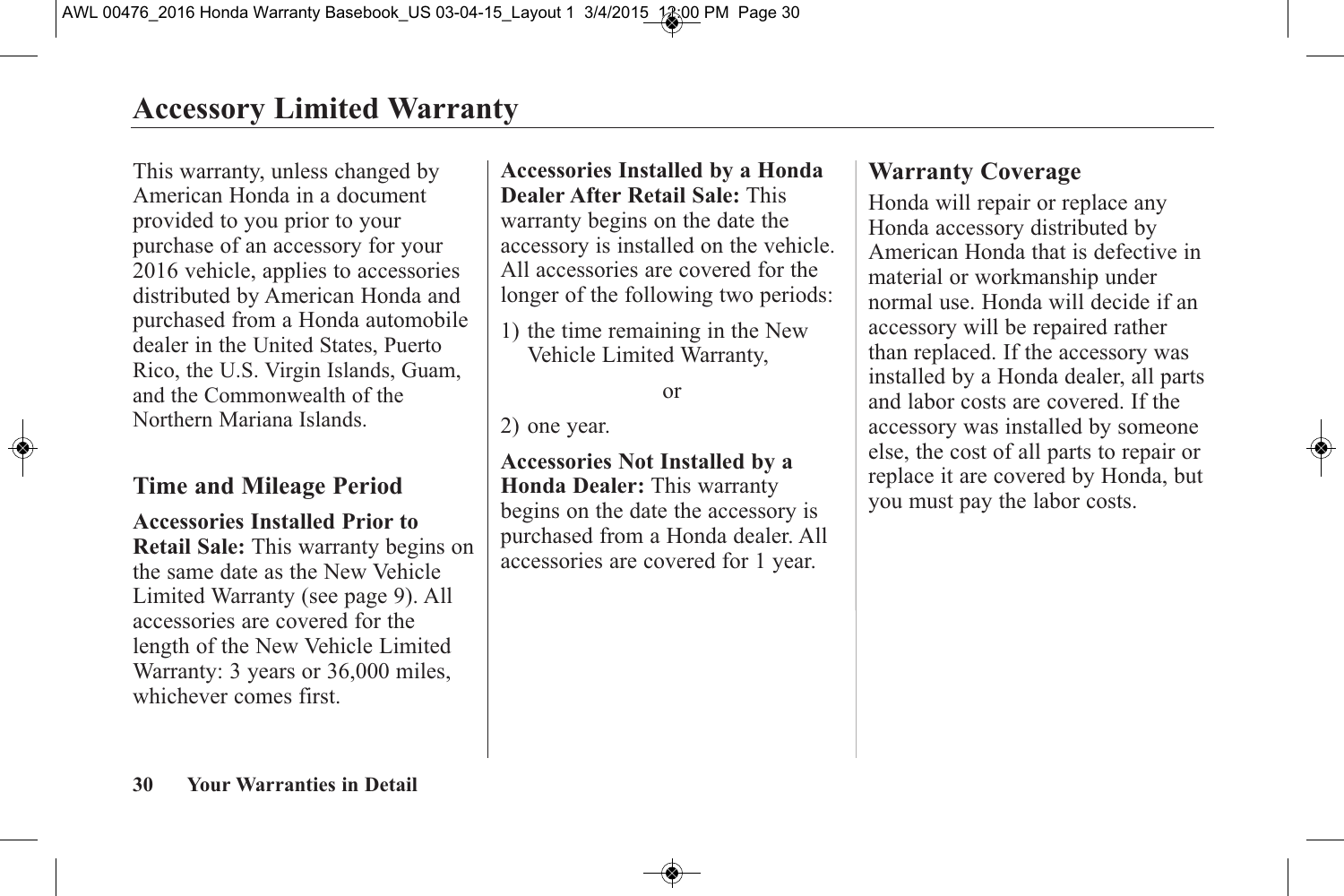# **Audio and Video Component Exchange Program**

If the dealer-installed audio and/or video component in your Honda develops a problem during this warranty period, visit your Honda dealer. The service person will ask you several questions about your vehicle and the problem. With this information, the proper diagnosis can be performed to determine if there is a problem with the audio or video component. If a problem is found during diagnosis, your Honda dealer will order a replacement component. This normally takes less than a week. You will then be notified to bring your vehicle to the dealership so that the audio or video component can be replaced.

Honda may use factoryremanufactured audio or video components, rather than new components, for some warranty repairs. Those components, like new components, are covered for the remainder of the Accessory Limited Warranty.

# **This Warranty Does Not Cover:**

- Honda accessories that were designed for a different model or model year than the vehicle on which they were installed.
- Any accessory that is improperly installed.
- Any claim presented without proof of accessory purchase and/or installation date and vehicle mileage at time of installation.
- The cost of labor to repair or replace any accessory that was not originally installed by a Honda dealer.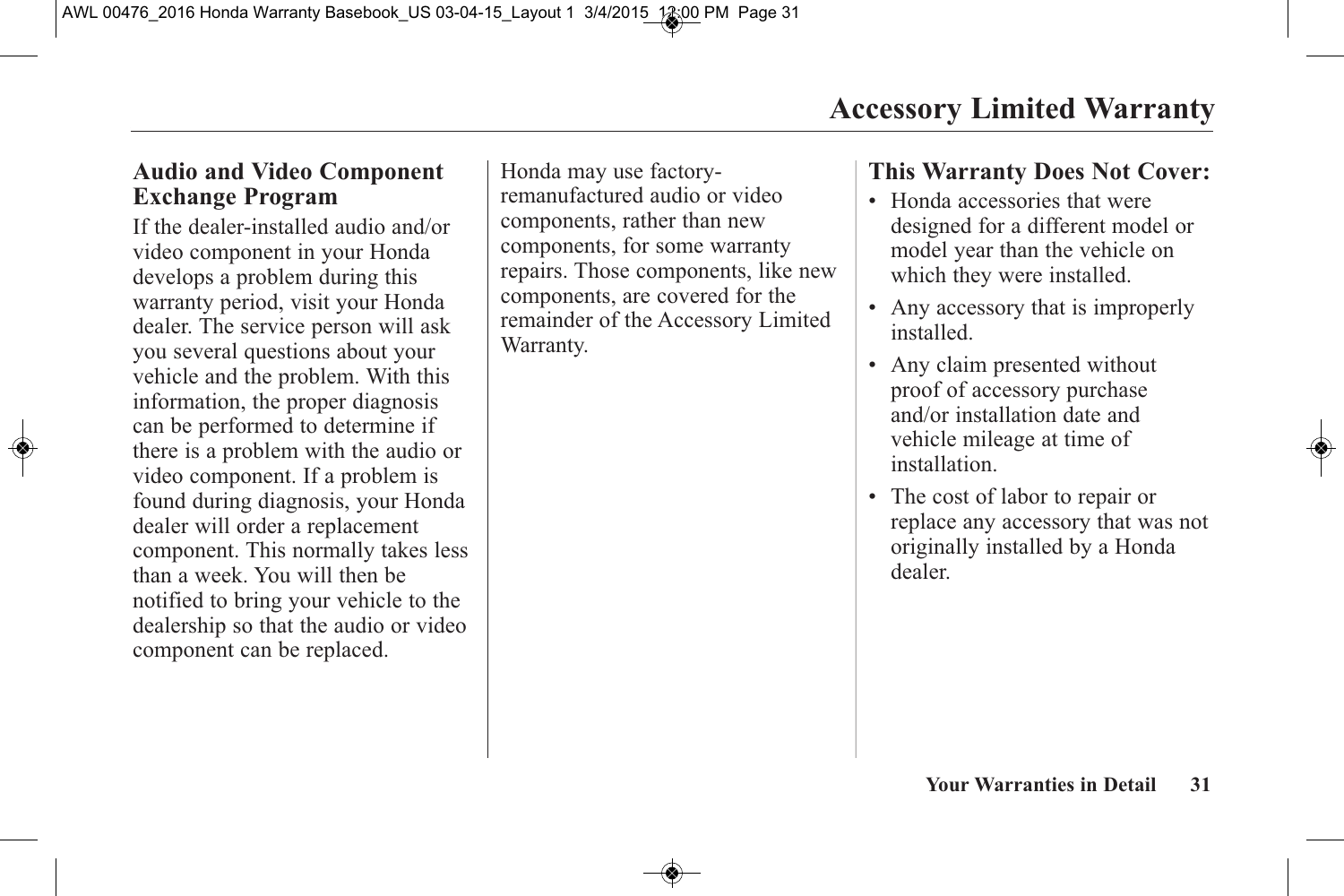This warranty, unless changed by American Honda in a document provided to you prior to your purchase of a replacement or remanufactured part for your 2016 vehicle, applies only to automobile replacement parts distributed by American Honda through the Honda Automobile Division, and sold through a Honda automobile dealer in the United States, Puerto Rico, the U.S. Virgin Islands, Guam, and the Commonwealth of the Northern Mariana Islands.

# **Time Period Replacement Parts**

Replacement parts purchased from a Honda dealer are covered for 1 year from the date of purchase, or the duration of the New Vehicle Warranty, whichever is longer, regardless of installation location.

#### **Remanufactured Parts**

Remanufactured parts installed by a Honda dealer are covered for 3 years or 36,000 miles, whichever comes first. Some examples of remanufactured parts are alternators, starters, brake calipers, power steering racks and pumps, ABS modulators, automatic transmissions, and driveshafts. Check with your dealer to determine if a remanufactured part was used to repair your vehicle.

Remanufactured parts purchased from a Honda dealer but installed by someone else are covered for 3 years from the date of purchase.

# **Warranty Coverage**

Honda will repair or replace any part covered by this warranty that is defective in material or workmanship under normal use. If

the part was originally installed by a Honda dealer, the repair or replacement will be done with no charge for parts or labor. If the part was originally installed by someone else, the cost of the replacement or repair is covered by Honda, but you must pay all installation costs.

# **This Warranty Does Not Cover:**

- Claims that do not include documented proof of purchase date and, if installed by a Honda dealer, place of installation.
- Parts considered to be normal maintenance items, unless they are defective in material or workmanship. Some examples are spark plugs, filters, and brake pads.
- Parts replaced under the New Vehicle Limited Warranty or parts covered by other warranties in this booklet.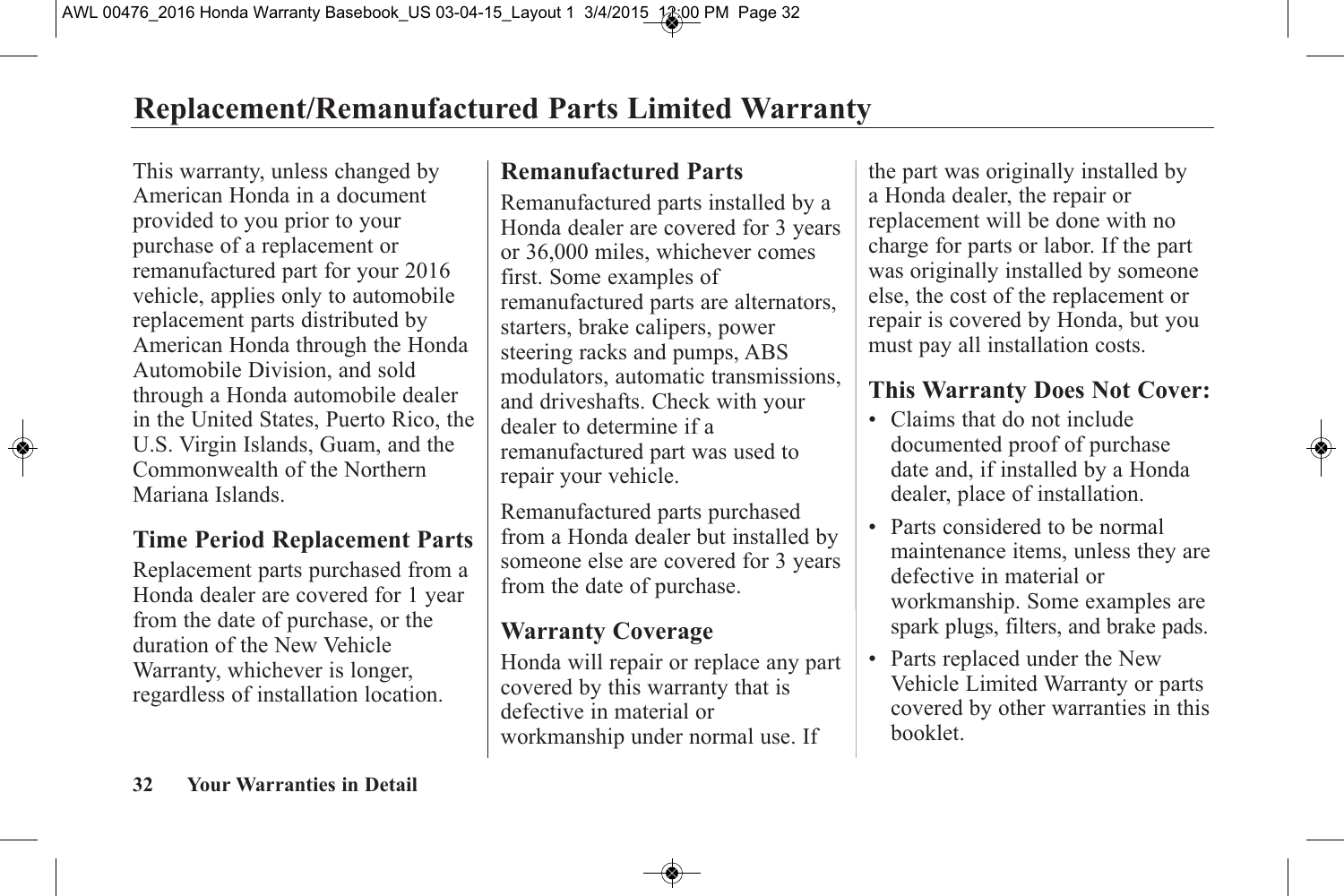This warranty, unless changed by American Honda in a document provided to you prior to your purchase of a replacement battery for your 2016 vehicle, applies only to replacement batteries (other than Hybrid System batteries) purchased from a Honda automobile dealer in the United States, Puerto Rico, the U.S. Virgin Islands, Guam, and the Commonwealth of the Northern Mariana Islands.

#### **Time Period**

Replacement batteries are covered for a 100-month (8 years and 4 months) limited warranty.

#### **Warranty Coverage**

During the first 36 months (3 years) of service, a defective replacement battery will be replaced at no cost for the battery, labor, or installation.

For the remaining 64 months (5 years and 4 months), you will receive a credit toward the purchase of the battery. This credit is based on the then-current retail price:

- Months 37 to  $45:60\%$
- Months 46 to 55: 50%
- Months 56 to 65:  $40\%$
- Months 66 to 75: 30%
- Months 76 to 85: 20%
- Months  $86$  to  $95 \cdot 10\%$
- Months 96 to 100: 5%

The battery is warranted for the time remaining in the 100 months of the Replacement Battery Limited Warranty. No cash reimbursement will be made. You are responsible for the labor or installation charges.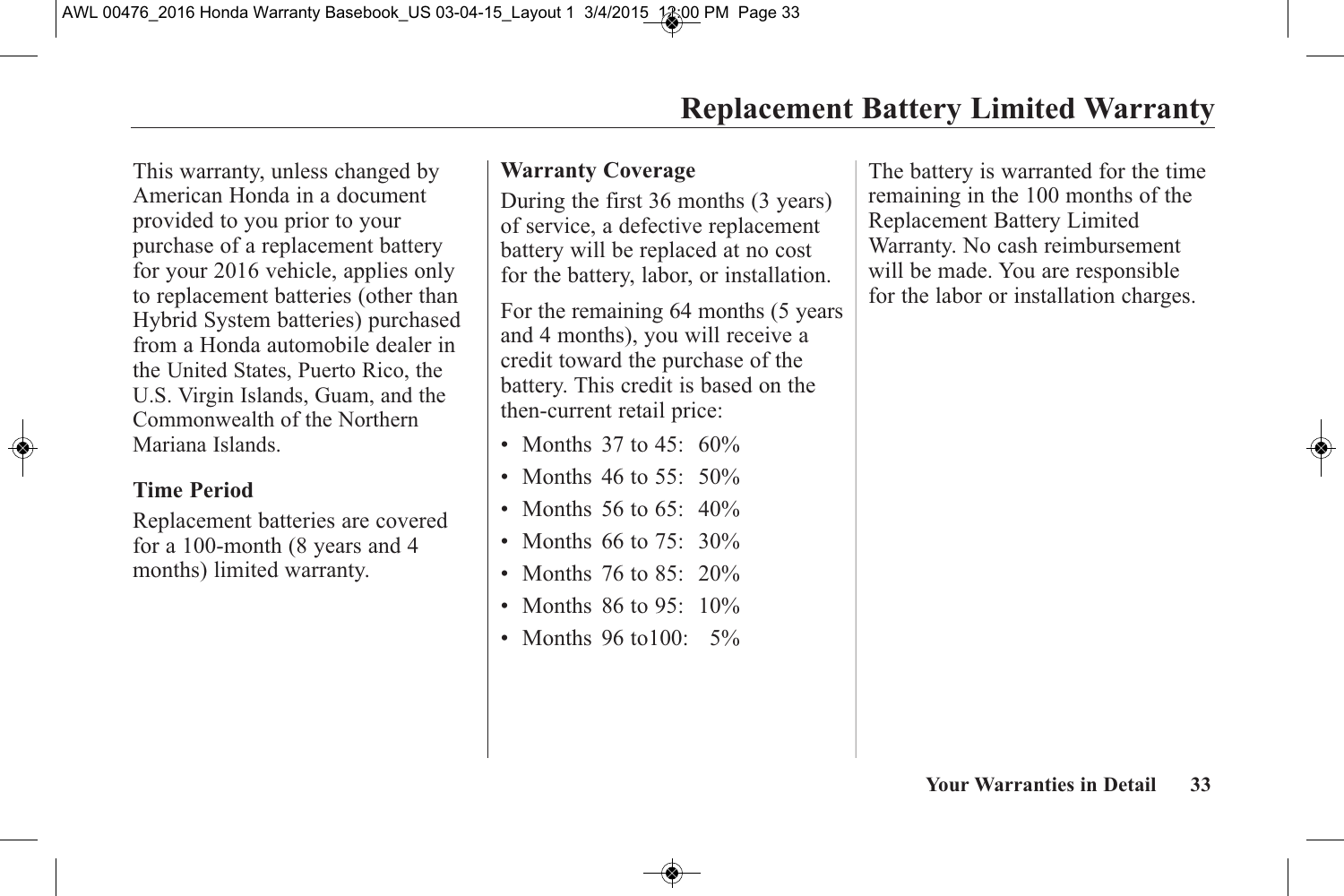This warranty, unless changed by American Honda in a document provided to you prior to your purchase of a replacement exhaust component for your 2016 vehicle, applies to Honda automobile replacement exhaust components distributed by American Honda through the Honda Automobile Division and sold through a Honda automobile dealer in the United States, Puerto Rico, the U.S. Virgin Islands, Guam, and the Commonwealth of the Northern Mariana Islands.

#### **Time Period**

Honda automobile replacement exhaust components (muffler, A-pipe, and B-pipe) are warranted against defects in material and workmanship for as long as the exhaust components' purchaser owns the vehicle on which they are installed.

If a warranted exhaust component fails due to a defect, Honda will exchange it. You must have proof of purchase for the failed exhaust component. If the exhaust component was originally installed by a Honda dealer, the cost of labor for removal and replacement of the component is also covered by this warranty.

# **This Warranty Does Not Cover:**

- Labor cost for removal and replacement of the component if the defective exhaust component was not originally installed by a Honda dealer.
- Other parts of the exhaust system, including gaskets, hangers, clamps, or other mounting hardware.
- The original equipment muffler, A-pipe, and B-pipe or any other muffler, A-pipe, or B-pipe installed while the New Vehicle Limited Warranty is in effect.
- The cost of parts or labor for any additional repairs associated with replacing the warranted exhaust components.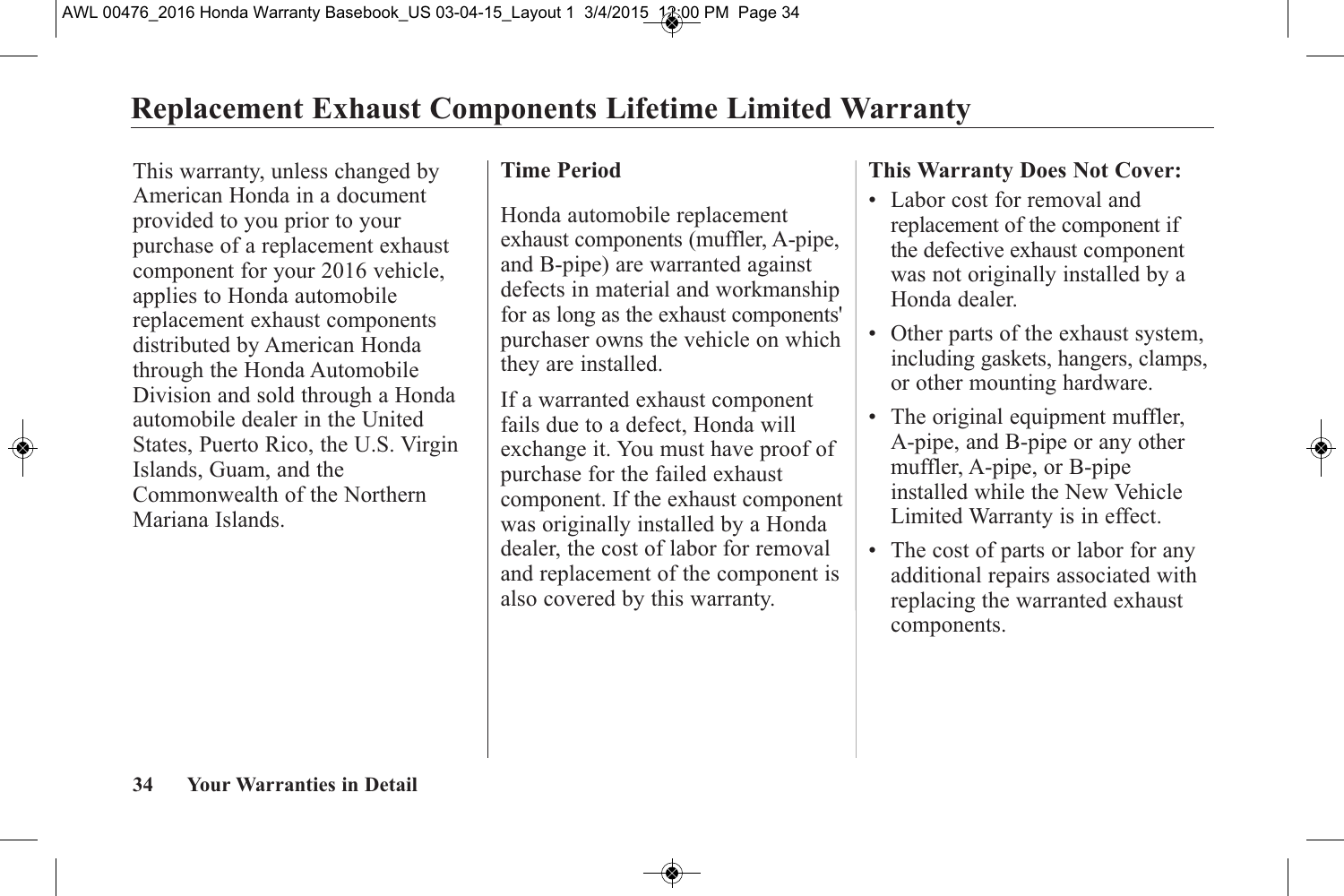By keeping your Honda in top condition, you will be rewarded with years of trouble-free service at the lowest operating cost. The keys to keeping your Honda in top condition are proper operation and regular maintenance.

#### **Proper Operation**

Your Honda is designed for use as a passenger vehicle. You should use it on designated public roads and highways. These are some of the things you should do to take care of your Honda:

• Avoid exceeding your vehicle's load limit. This puts excess strain on the engine, brakes, and several other systems in your vehicle. Refer to the owner's manual to find the location of the load limit label on your vehicle.

- Operate your Honda within the legal speed limit.
- Drive your Honda regularly over a distance of several miles. Like a person, a vehicle functions better with regular exercise.
- Always use an unleaded gasoline of the proper octane number\* (anti-knock index) and that does not have any unapproved additives in it. See your owner's manual for more information.

#### **Maintenance**

You should check the engine oil and radiator coolant levels each time you fill the gas tank. This protects the vital systems of your Honda and may help you discover potential problems.

Always maintain your 2016 Honda as suggested by the vehicle's Maintenance Minder™. The services suggested by the vehicle's Maintenance Minder™ should never be exceeded. They are essential to trouble-free operation. **Parts that fail because they did not get proper, timely maintenance are not covered by warranty.** However, a warranty claim will not be denied if a part fails due to a defect in material or workmanship for reasons unrelated to improper maintenance or operation.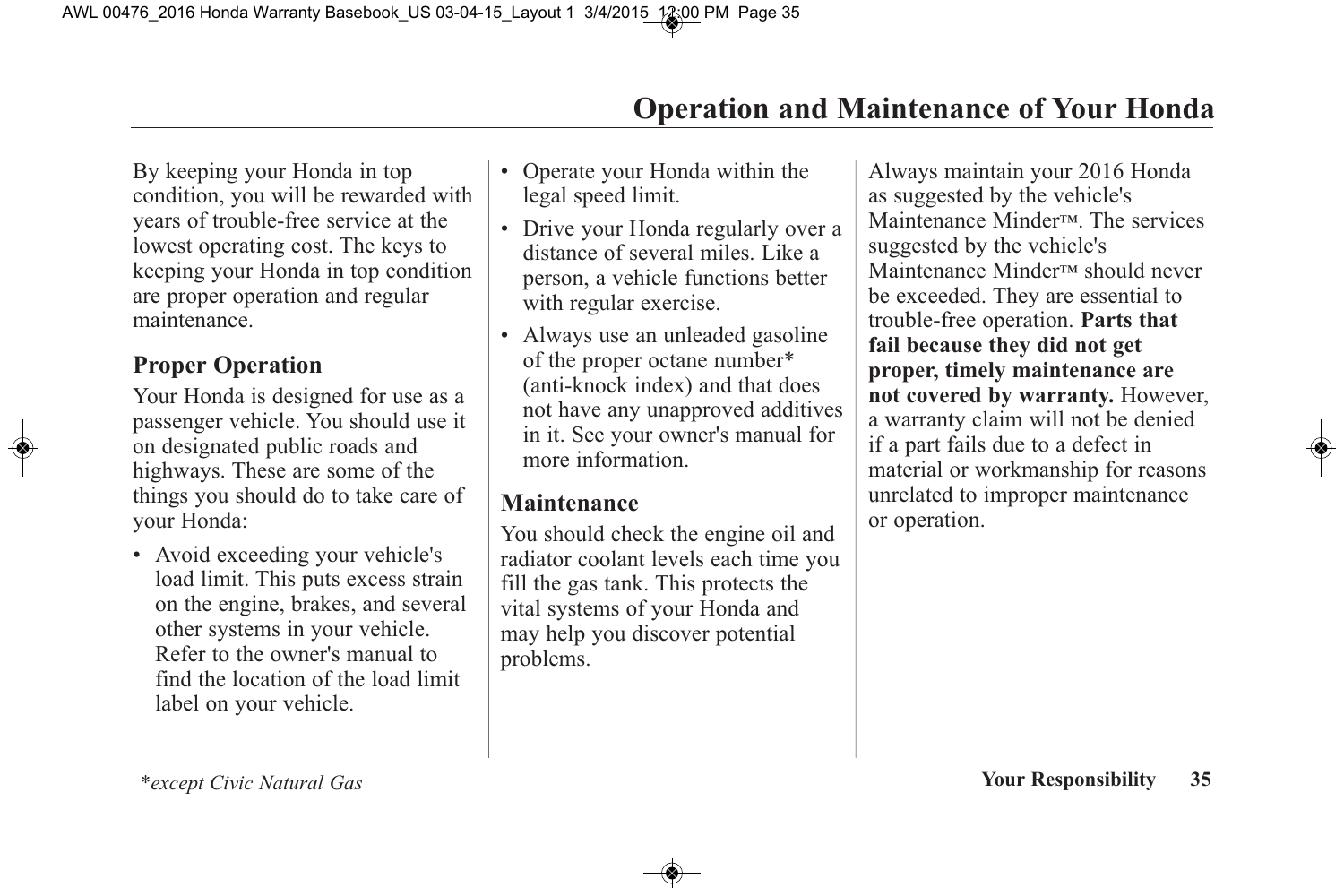The people at your Honda automotive dealer are fully trained and equipped to efficiently perform scheduled maintenance on your 2016 Honda. However, service at the Honda dealer is not mandatory for continued warranty coverage. You can have scheduled maintenance done somewhere other than your Honda dealer, or you can do the maintenance yourself if you have the tools and skills necessary to correctly service your vehicle.

If you regularly take your vehicle to the Honda dealer for scheduled maintenance, the dealership personnel will know its history if you need to make a warranty claim.

Make sure your service technician fills out a completed Maintenance Record worksheet and retain with your vehicle records. If someone

else has been performing the maintenance, you may need to provide evidence that you have properly maintained the vehicle.

This evidence may consist of one or more of these items:

- The Honda Service History booklet showing the odometer mileage and date for each service. Each entry in this booklet should be signed by a person who is qualified to service automobiles.
- Copies of repair orders or other receipts that include the odometer mileage and date that the vehicle was serviced. Each receipt should be signed by a qualified automotive service technician.
- A statement that you completed the maintenance yourself, showing

the odometer mileage and date you did the work. Receipts for the replacement parts (fluids, filters, etc.) should accompany this statement.

**NOTE**: As an aid for the next owner, keep all maintenance receipts and the Honda Maintenance Records with the vehicle if it is sold.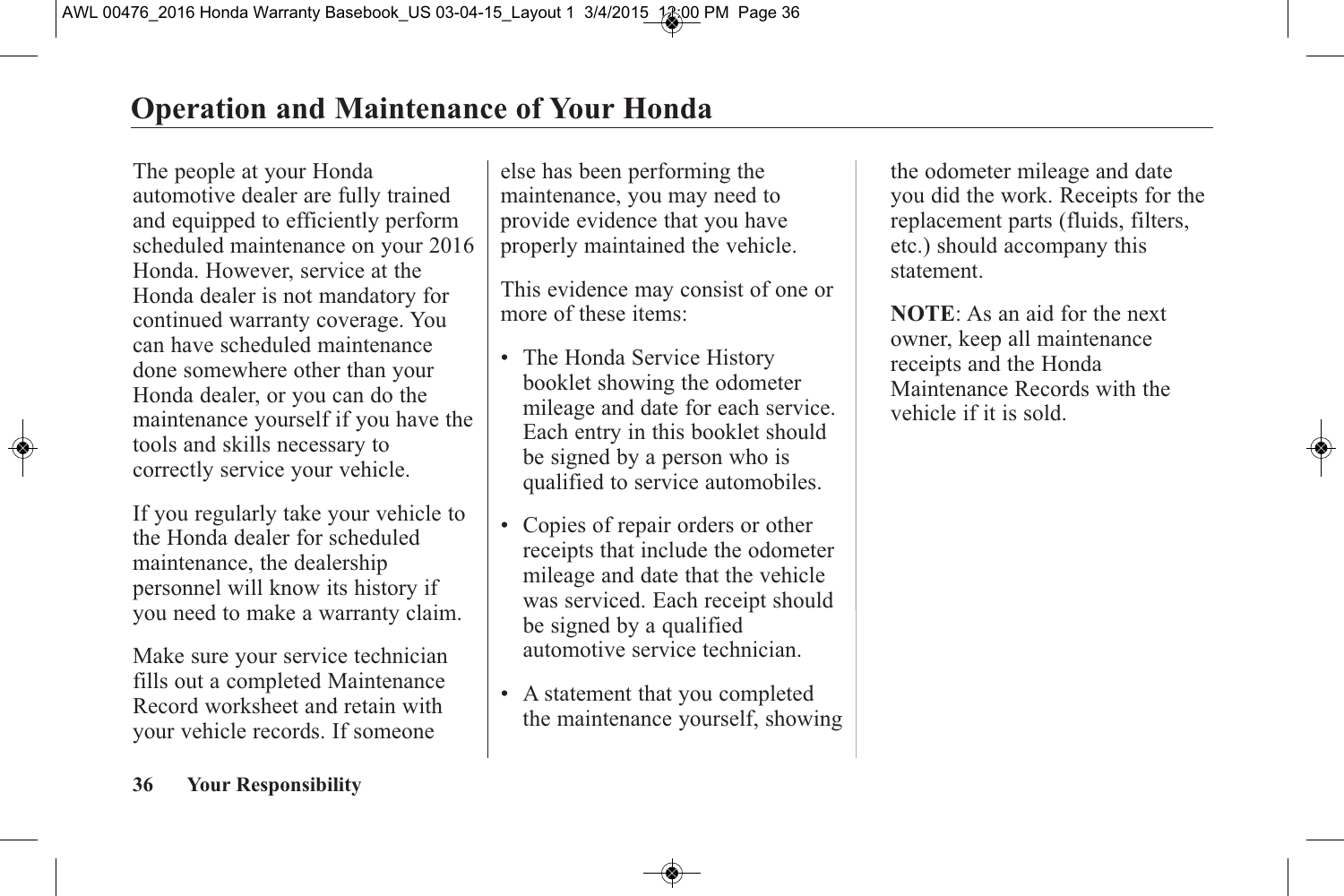You should take your vehicle along with proof of the purchase date to a Honda automobile dealer during normal service hours. If your warranty claim is for a remanufactured part or Honda Genuine accessory that was originally installed by a Honda dealer, also bring proof of the vehicle's mileage at the time of installation.

If your vehicle cannot be driven, contact the nearest Honda automobile dealer for towing assistance. **You do not have to pay for towing to the nearest Honda dealer if the failure is covered by any of the warranties in this book.**

# **Emergency Repairs**

Honda recognizes that your vehicle could develop a serious problem needing immediate repair at a facility other than a Honda dealer.

Honda will reimburse you for the repair if:

• The repair would normally be covered by one of the warranties in this booklet.

#### and

• All Honda dealers within 50 miles of the breakdown were closed at the time, or there were no Honda dealers within 50 miles.

#### and

• The vehicle was immobile, or attempting to drive the vehicle would cause further damage or be unsafe.

For reimbursement, go to any Honda automobile dealer. You must show a copy of the paid receipt, and the replaced part(s). The dealer will reimburse you for the parts at the current manufacturer's suggested retail price. You will be reimbursed for labor at a geographically appropriate labor rate for Honda's recommended time allowance.

If you are ever dissatisfied with a warranty service or decision from a Honda dealer, please refer to the Customer Satisfaction section on pages 2-4.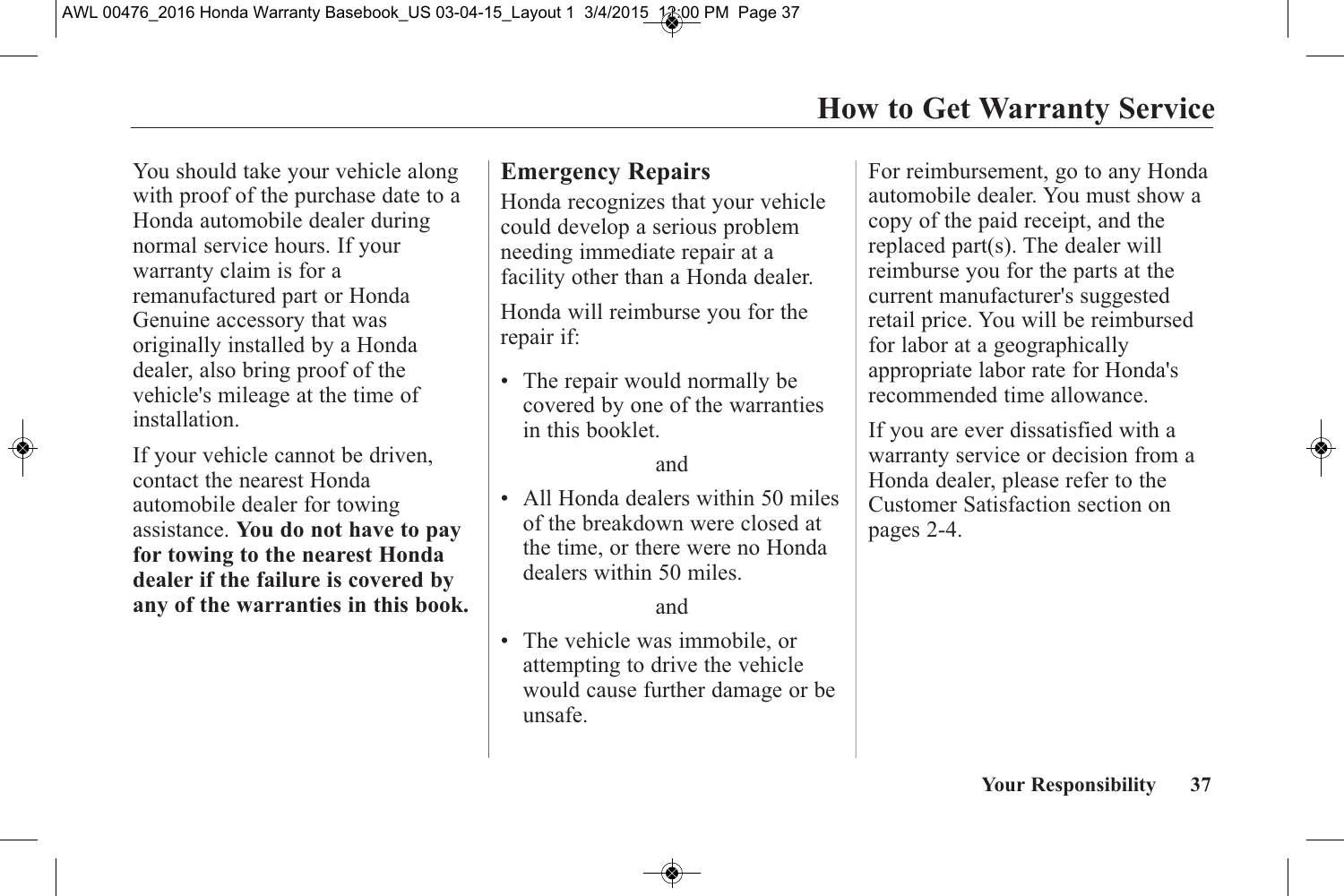# **Traveling Outside the United States**

If you are planning to use your Honda to travel outside the U.S., you may want to contact Honda Automobile Customer Service (see the inside front cover). They can give you information on Honda distributors in the area you plan to visit. You should also contact the tourist bureaus in the areas you will be traveling in to find out about the availability of unleaded gasoline with the proper octane rating\*.

### **Relocating Outside the United States**

Any vehicle purchased or leased from an authorized Honda dealer in the U.S. is manufactured to meet U.S. government safety and emissions specifications. Other countries not only have different Honda models marketed there, but

also have their own safety and emissions standards that differ from U.S. requirements.

If you plan to export your vehicle to another country and register it there, we recommend that you contact the vehicle import agency in that country to determine the requirements. American Honda does not have this information.

Be advised that modifications to your vehicle to meet another country's requirements may be very expensive and, in some cases, impossible to perform. Parts to modify a vehicle to meet foreign specifications are not available in the U.S.

Getting your vehicle serviced in another country may be difficult, even if you take it to <sup>a</sup> Honda dealer. Because that country may have models with different equipment and specifications, the dealer may not

have parts that are suitable for your U.S. vehicle.

#### **Warranty Coverage Outside the United States**

The warranties in this booklet cover only Hondas purchased or leased and registered in the United States, Puerto Rico, the U.S. Virgin Islands, Guam, and the Commonwealth of the Northern Mariana Islands. Hondas vehicles registered and normally driven in other countries are not covered.

Honda dealers outside the U.S. may not honor these warranties. If you have your U.S.-specification Honda serviced by a Honda dealer in another country (while on vacation, for example), and that service would normally be covered by one of the warranties in this booklet, please contact Honda Automobile Customer Service (see the inside front cover).